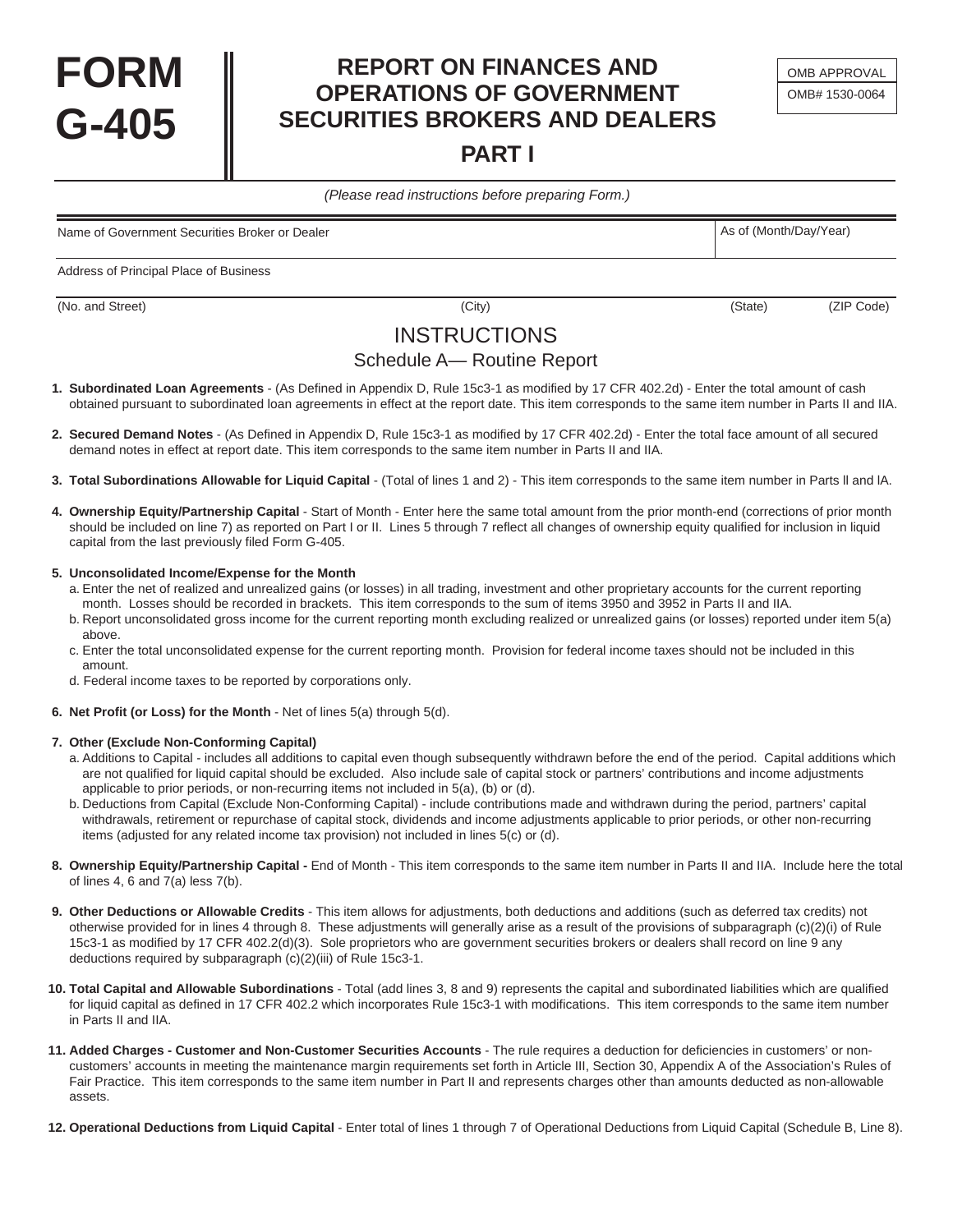- **13. Non-Allowable Assets** (Not included in lines 11 and 12) This total amount should exclude the value of securities borrowed under subordination agreements not in satisfactory form, the market value of memberships in exchanges contributed for use of a company, and partners' securities which are included in non-allowable assets and excluded from line 10 as non-conforming capital.
- **14. Other Charges and/or Deductions**  Include on this line all other charges and deductions to capital specified in Rule 15c3-1 as incorporated in 17 CFR 402.2 which are not included in lines 11 through 13. These deductions will include, but are not limited to, any secured demand note deficiency, charges related to aged fails-to-deliver or fails-to-receive, deficits in securities loaned, aged security dividends short, losses on contractual commitments, guarantees and insurance claims, etc. Also include deductions carried under Rule 15c3-1(c)(2)(x).
- **15. Total Deductions and/or Charges**  Add line items 11 through 14.
- **16. Liquid Capital**  Line item 10 less line item 15. This item corresponds to the same item in Parts II and IIA.
- **17. Total Haircuts**  Report the sum of all haircuts, including those on contractual commitments, computed in accordance with 17 CFR 402.2(g) and Appendix A thereto. This item corresponds to the same item number in Parts II and IIA.
- **18. Liquid Capital Less Haircuts**  Line item 16 less line item 17. This item corresponds to the same item number in Parts II and IIA.
- **19. Scheduled Capital Withdrawals Within 6 Months**  The amounts included herein shall include, but not be limited to, all obligations to repay, in whole or in part, within the six months subsequent to the reporting date, any payment obligation as defined in Appendix D to Rule 15c3-1 as modified by 17 CFR 402.2d. Also to be included are those items defined in the instructions to the schedule of capital withdrawals in Parts II or IIA. This item corresponds to the same item number in Parts II and IIA.
- **20. Liquid Capital After Withdrawals**  Line item 16 less line item 19.
- **21. Total Equity Subordinations**  Enter the total amount of approved subordination agreements which are considered equity capital pursuant to paragraph (d) of Rule 15c3-1.
- **22. Minimum Capital Requirement**  Report the greater of (1) the amount of liquid capital necessary to exceed total haircuts (line 17) by the amount required pursuant to 17 CFR 402.2(b) or (c); or (2) 120% of total haircuts.

#### **23. Ratio/Excess Liquid Capital**

- a. Report the ratio of liquid capital (line 16) to total haircuts (line 17).
- b. Report the amount of liquid capital in excess of the minimum capital requirement (line 22).
- **24. Total Credits**  Rule 15c3-3 Reserve Formula The credit balance to be reported on this line should be identical with the Rule 15c3-3 Formula "Exhibit A" computation as modified by 17 CFR 403.4 which is to be prepared the business day following the month-end to determine the amount to be deposited as specified under subsection (e)(1) by 10:00 a.m. the next (second) business day.
- **25. Total Debits**  Rule 15c3-3 Reserve Formula The debit balance to be reported on this line should be identical with the Rule 15c3-3 Formula "Exhibit A" computation as modified by 17 CFR 403.4 which is to be prepared the business day following the month-end to determine the amount to be deposited as specified under subsection (e)(1) by 10:00 a.m. the next (second) business day. The total debits should be net of the 1% adjustment specified in Note E(3) of Exhibit A as modified by 17 CFR 403.4.
- **26. Amount in Reserve Bank Account**  Include in this line item the actual amount on deposit (or deposited) by 10:00 a.m. of the second business day following the end of the month. Include the total of both cash and qualified securities as defined under Rule 15c3-3, subparagraph (a)(6) as modified by 17 CFR 403.4 which may be deposited in lieu of cash.

#### **27. Firm Proprietary Positions**

- a. Long All Securities Report at market value all long positions carried in the proprietary accounts of the firm as of the current month-end reporting period, i.e., trading and investment accounts, and other proprietary accounts. Do not include secured demand note collateral. Include qualified securities held in banks pursuant to Rule 15c3-3(e)(1) as modified by 17 CFR 403.4.
- b. Short All Securities Report at market value all short positions carried in the proprietary accounts of the firm as of the current month-end reporting period. If market value is unavailable, the contract value is to be used.
- c. Long Contractual Commitments GNMA's, etc. Include only U.S. Government Guaranteed Mortgage-Backed Securities, such as GNMA securities. Report the total long positions in U.S. Government Guaranteed Mortgage-Backed Securities Commitments relating to forward and standby contracts in firm accounts. The face amount of the securities under contract may be reported in lieu of market value or contract value. Please designate which value is reported.
- d. Short Contractual Commitments GNMA's, etc. Include only U.S. Government Guaranteed Mortgage-Backed Securities such as GNMA securities. Report the total short positions in U.S. Government Guaranteed Mortgage-Backed Securities Commitments relating to forward and standby contracts in firm accounts. The face amount of the securities under contract may be reported in lieu of market value or contract value. Please designate which value is reported.

#### **NOTE: 27(c) and (d)**

Include forward contracts purchased or sold for delivery after five business days from the date of the transaction. Include delayed delivery contracts such as TBAs (to be announced). Do not net forward contracts to purchase with forward contracts to sell and do not net long and short standby contracts.

Standbys for the purpose of this item are put options, i.e., the purchaser of the standby has the right to sell a security at a specified price within or at a specified time. A government securities dealer who is obligated to buy a security under a standby contract, for which he has received a fee, should report the standby as a long position. A government securities dealer who has paid a fee for the right to sell securities under a standby contract should report the standby as a short position.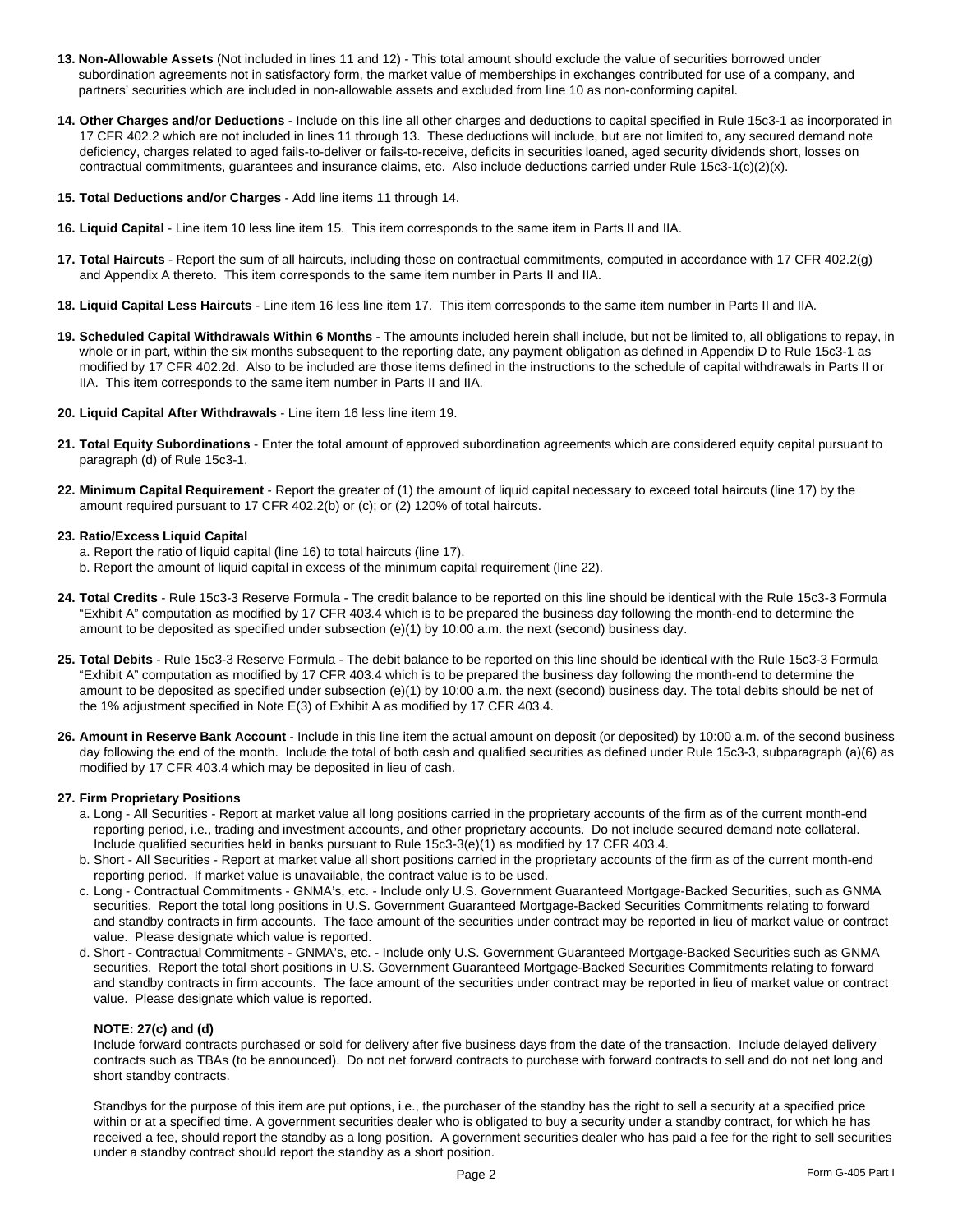**28. Customer and Non-Customer Charges - GNMA's, etc.** - Include only charges on forward contracts, TBAs (to be announced) and standby contracts in U. S. Government Guaranteed Mortgage-Backed Securities.

#### **29. Security Concentration/Commodity Concentration**

- a. Security Concentration Firm Report the aggregate value of all securities positions which are subject to undue concentration haircuts as specified in subparagraph (c)(2)(vi)(M) of Rule 15c3-1 as incorporated in 17 CFR 402.2.
- b. Security Concentration Customer Report the aggregate market value of specific securities, other than exempted securities, which exceeds 10% of the value of all securities which collateralize all margin receivables pursuant to Note E to Exhibit A of Rule 15c3-3 as modified by 17 CFR 403.4. The percentage standard of Note E has not been changed.
- c. Commodity Concentration Firm Report concentrations in commodity futures carried in trading and investment accounts calculated as follows:
	- 1. Determine the greater of the total number of long or short commodity futures in each commodity. Positions representing purchases and sales of a like amount of the same commodity or hedges of spot (cash) commodities where the spot commodity is in the possession or under the control of the government securities broker or dealer may be eliminated.
	- 2. Determine the greatest original margin requirement for each commodity stipulated by a registered U.S. Commodity Exchange for speculative accounts. If the commodity exchange has no original margin requirement, use the clearing house margin requirement.
	- 3. Determine the total amount of margin that would be required as per (2) above on the greater of the total number of long or short positions in each commodity as per (1) above.
	- 4. For each commodity calculated as per (3) above, determine whether (3) exceeds 10% of excess liquid capital. For purposes of this Item, excess liquid capital at the end of the prior month may be used.
	- 5. Aggregate and report in one total on line 30(b) those amounts calculated in (3) above for each commodity which exceed 10% of excess liquid capital. For purposes of this item, excess liquid capital at the end of the prior month may be used.
- d. Commodity Concentration Others Report concentrations in commodity futures carried for all non-customers, omnibus and general partners' accounts calculated as follows:
	- 1. Determine the greater of the total number of long or short commodity futures in each commodity. Positions in each account representing purchases and sales of a like amount of the same commodity or hedges of spot (cash) commodities where the spot commodity is in the possession or under the control of the government securities broker or dealer may be eliminated.
	- 2. Determine the greatest original margin requirement for each commodity stipulated by a registered U.S. Commodity Exchange for
	- speculative accounts. If the commodity exchange has no original margin requirement, use the clearing house margin requirement. 3. Determine the total amount of margin that would be required as per (2) above on the greater of the total number of long or short positions in each commodity as per (1) above.
	- 4. For each commodity calculated as per (3) above, determine whether it exceeds 50% of excess liquid capital. For purposes of this item, excess liquid capital as of the end of the prior month may be used.
	- 5. Aggregate and report in one total on line 30(c) those amounts calculated in (3) above for each commodity which exceed 50% of excess liquid capital. For purposes of this item, excess liquid capital as of the end of the prior month may be used.
- **30. Total Tickets**  Enter the total number of buy and sell tickets executed as agent and/or principal, including tickets for repurchase and reverse repurchase transactions. For agency transactions, count both the street and the customer side as one transaction. Multiple executions at the same price which result in one confirmation should be counted as one transaction. In the case of principal transactions, dealer-to-dealer and retail transactions are counted separately. Firms carrying public customer accounts for other brokers or dealers on a fully-disclosed basis are to include transactions emanating from those accounts in their total ticket count. Firms which introduce accounts on a fully-disclosed basis should include transactions so introduced in their ticket count. Exclude from total ticket counts transactions executed on behalf of monthly investment plans and those filed on a subscription basis wherein payment is made directly to an underwriter, sponsor or other distributor who in turn delivers the security purchased directly to the subscriber. This item corresponds to the same item number on Part ll.
- **31. Aged Fails**  Enter the ledger balances of (a) fails-to-deliver and (b) fails-to-receive aged five (5) business days or more (21 business days or more for municipal securities) following settlement date.

#### **32. Total Fails**

- a. Report the total contract value of all fails-to-deliver. Enter here the total amount of all government securities broker or dealer receivables. This item corresponds to the same number on Part ll.
- b. Report the total contract value of all fails-to-receive. Enter here the total amount payable by the government securities broker or dealer. This item is equal to the sum of items 1490 and 1500 on Part ll.

#### **33. Clearing Agency Balances**

- a. Report the total dollar amount due from clearing agencies on current short positions at current prices as per the clearing agency.
- b. Report the total dollar amount due to clearing agencies on current long positions at current prices as per the clearing agency.
- **34. Unrestricted Cash**  Report all cash on hand and cash in banks subject to immediate withdrawal net of overdrafts. This would exclude cash segregated in accordance with federal or state securities or commodities law.

#### **35. Customers' Accounts**

- a. Report the total amount of secured debits in customer accounts as of the month-end reporting date. This item corresponds to the same item number on Part II.
- b. Enter the total amount of all customers' free and other credit balances as defined in Rule 15c3-3, subparagraphs (a)(8) and (a)(9) as modified by 17 CFR 403.4.
- **36. Securities Borrowed**  Enter the total market value of all securities borrowed from customers and non-customers including other government securities brokers or dealers, registered broker-dealers, and financial and non-financial institutions.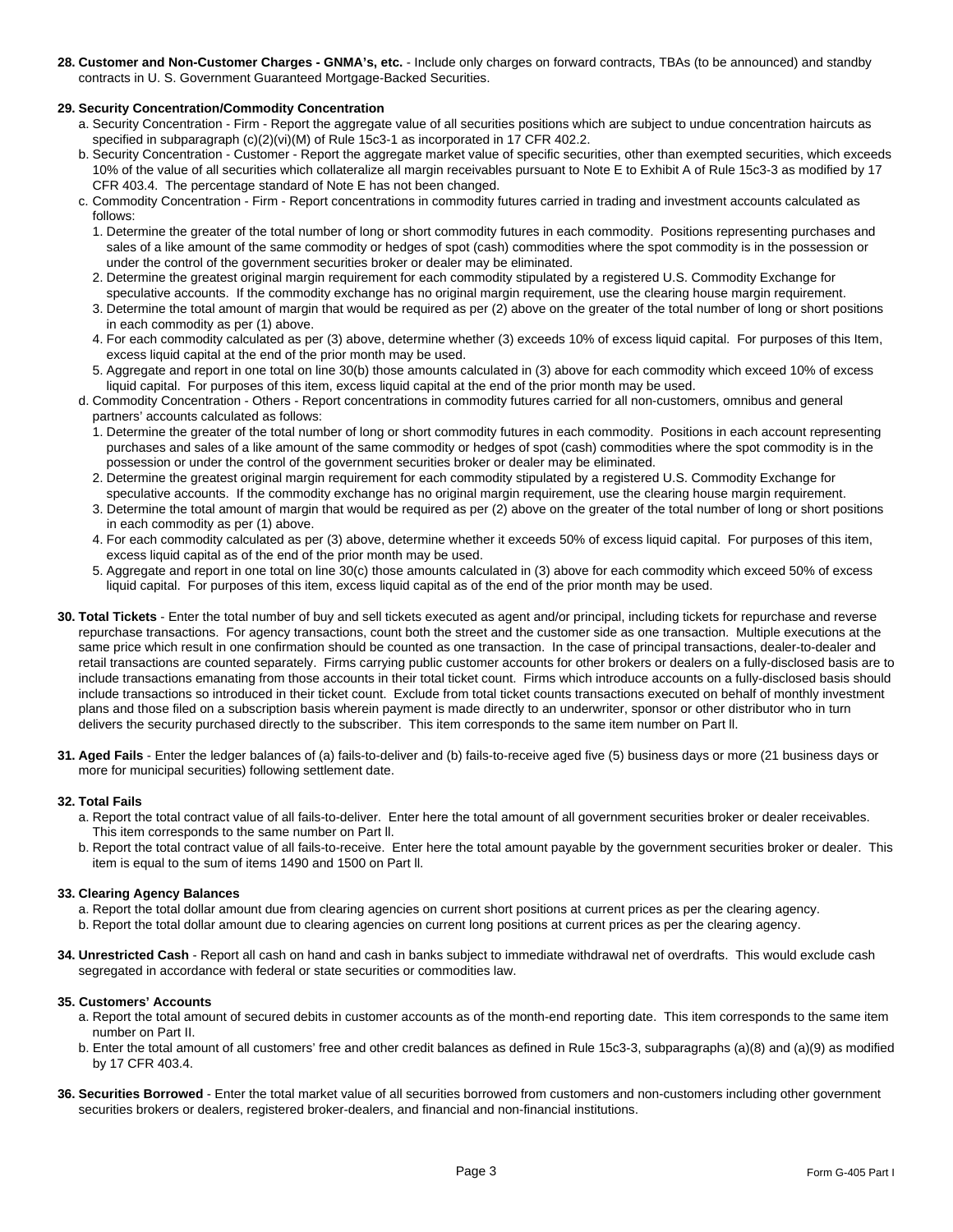|        | <b>Schedule</b>            | NAME OF GOVERNMENT SECURITIES BROKER OR DEALER                                                        |                                                              |            |            |            |            |            |  |  |  |  |
|--------|----------------------------|-------------------------------------------------------------------------------------------------------|--------------------------------------------------------------|------------|------------|------------|------------|------------|--|--|--|--|
|        | A                          | NAME AND TELEPHONE NO. OF PERSON COMPLETING THIS REPORT                                               |                                                              |            |            |            |            |            |  |  |  |  |
| ID NO. |                            | SEC. FILE NO.<br>98                                                                                   | FOR MONTH ENDS<br>(YYYY)<br>(IN THOUSANDS - \$000's OMITTED) |            |            |            |            |            |  |  |  |  |
|        |                            | <b>ITEM</b>                                                                                           | <b>JAN</b>                                                   | <b>FEB</b> | <b>MAR</b> | <b>APR</b> | <b>MAY</b> | <b>JUN</b> |  |  |  |  |
| 1710   |                            | 1. Subordinated Loan Agreements - Cash                                                                |                                                              |            |            |            |            |            |  |  |  |  |
| 1730   |                            | 2. Secured Demand Notes - Face Amount                                                                 |                                                              |            |            |            |            |            |  |  |  |  |
| 3520   |                            | 3. Total Subordinations Allowable for Liquid Capital                                                  |                                                              |            |            |            |            |            |  |  |  |  |
| 3501   |                            | 4. Ownership Equity/Partnership Capital - Start of Month                                              |                                                              |            |            |            |            |            |  |  |  |  |
| 3950   |                            | 5. Unconsolidated Income/Expense for the Month:<br>a. Trading and Investment Account Profit (or Loss) |                                                              |            |            |            |            |            |  |  |  |  |
| 4212   |                            | b. Other Gross Income (or Loss)                                                                       |                                                              |            |            |            |            |            |  |  |  |  |
| 4201   | c. Expenses                |                                                                                                       |                                                              |            |            |            |            |            |  |  |  |  |
| 4221   |                            | d. Federal Income Taxes                                                                               |                                                              |            |            |            |            |            |  |  |  |  |
| 4250   |                            | 6. Net Profit (or Loss) for the Month                                                                 |                                                              |            |            |            |            |            |  |  |  |  |
| 4264   | a. Additions to Capital    | 7. Other (Exclude Non-Conforming Capital)                                                             |                                                              |            |            |            |            |            |  |  |  |  |
| 4274   |                            | b. Deductions from Capital                                                                            |                                                              |            |            |            |            |            |  |  |  |  |
| 3500   |                            | 8. Ownership Equity/Partnership Capital - End of Month                                                |                                                              |            |            |            |            |            |  |  |  |  |
| 3525   |                            | 9. Other Deduction or Allowable Credits                                                               |                                                              |            |            |            |            |            |  |  |  |  |
| 3530   |                            | 10. Total Capital and Allowable Subordinations                                                        |                                                              |            |            |            |            |            |  |  |  |  |
| 3550   | <b>Securities Accounts</b> | 11. Added Charges - Customer and Non-Customer-                                                        |                                                              |            |            |            |            |            |  |  |  |  |
| 3575   | (Schedule B, Line 8)       | 12. Operational Deductions from Liquid Capital                                                        |                                                              |            |            |            |            |            |  |  |  |  |
| 3540   |                            | 13. Non-Allowable Assets (Not Includable Above)                                                       |                                                              |            |            |            |            |            |  |  |  |  |
| 3612   |                            | 14. Other Charges and/or Deductions                                                                   |                                                              |            |            |            |            |            |  |  |  |  |
| 3620   |                            | 15. Total Deductions and/or Charges (Lines 11 through 14)                                             |                                                              |            |            |            |            |            |  |  |  |  |
| 3640   | 16. Liquid Capital         |                                                                                                       |                                                              |            |            |            |            |            |  |  |  |  |
| 3740   | 17. Total Haircuts         |                                                                                                       |                                                              |            |            |            |            |            |  |  |  |  |
| 3750   |                            | 18. Liquid Capital Less Haircuts                                                                      |                                                              |            |            |            |            |            |  |  |  |  |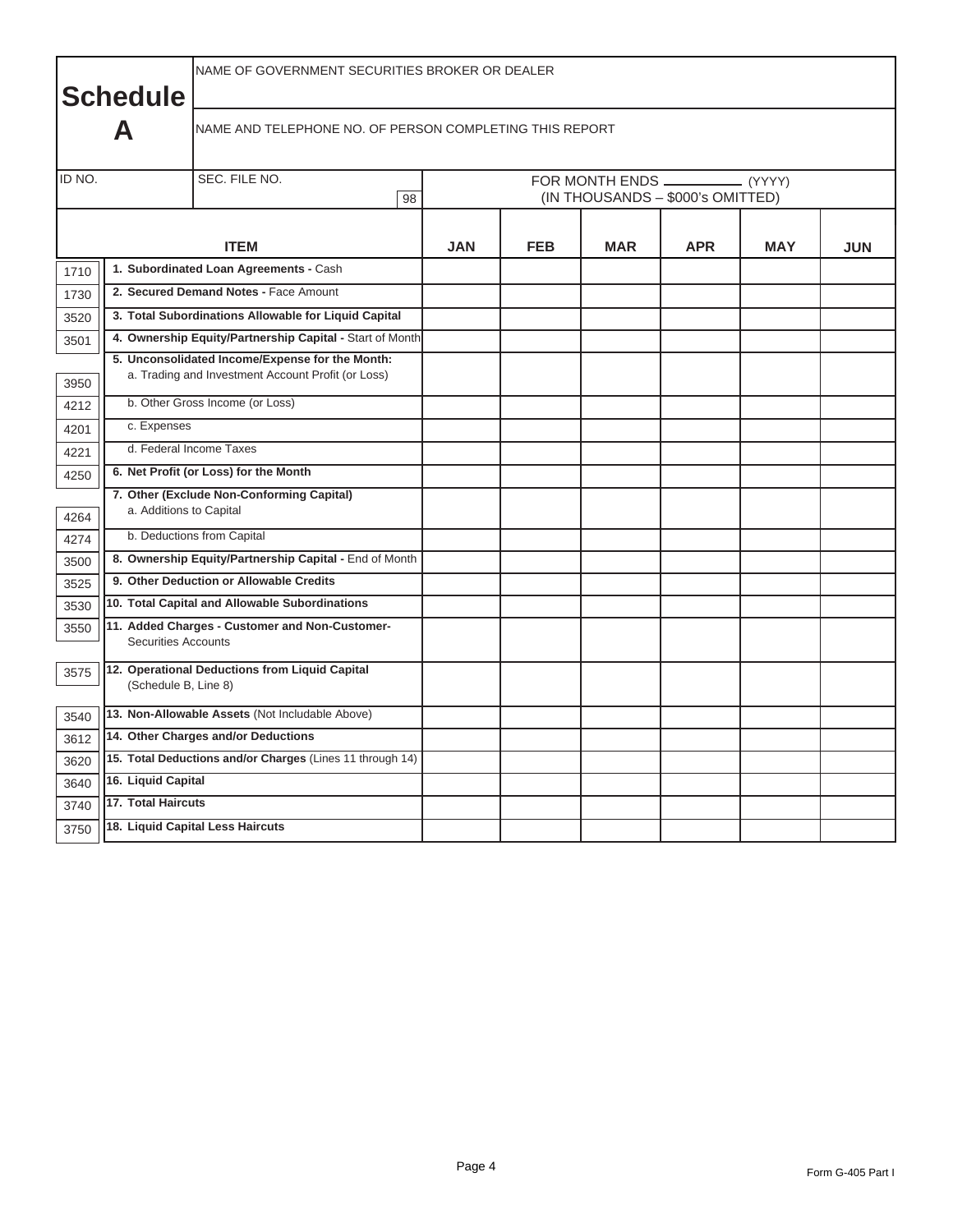**Schedule** 

NAME OF GOVERNMENT SECURITIES BROKER OR DEALER

|            |            |                                  |            |            |            | NAME AND TELEPHONE NO. OF PERSON COMPLETING THIS REPORT                      |      |  |  |
|------------|------------|----------------------------------|------------|------------|------------|------------------------------------------------------------------------------|------|--|--|
|            |            | FOR MONTH ENDS                   |            | (YYYY)     |            | SEC. FILE NO.<br>ID NO.                                                      |      |  |  |
|            |            | (IN THOUSANDS - \$000's OMITTED) |            |            |            |                                                                              | 98   |  |  |
|            |            |                                  |            |            |            |                                                                              |      |  |  |
| <b>JUL</b> | <b>AUG</b> | <b>SEP</b>                       | <b>OCT</b> | <b>NOV</b> | <b>DEC</b> | <b>ITEM</b>                                                                  |      |  |  |
|            |            |                                  |            |            |            | 1. Subordinated Loan Agreements - Cash                                       | 1710 |  |  |
|            |            |                                  |            |            |            | 2. Secured Demand Notes - Face Amount                                        | 1730 |  |  |
|            |            |                                  |            |            |            | 3. Total Subordinations Allowable for Liquid Capital                         | 3520 |  |  |
|            |            |                                  |            |            |            | 4. Ownership Equity/Partnership Capital - Start of Month                     | 3501 |  |  |
|            |            |                                  |            |            |            | 5. Unconsolidated Income/Expense for the Month:                              |      |  |  |
|            |            |                                  |            |            |            | a. Trading and Investment Account Profit (or Loss)                           |      |  |  |
|            |            |                                  |            |            |            | b. Other Gross Income (or Loss)                                              |      |  |  |
|            |            |                                  |            |            |            | c. Expenses                                                                  | 4201 |  |  |
|            |            |                                  |            |            |            | d. Federal Income Taxes                                                      | 4221 |  |  |
|            |            |                                  |            |            |            | 6. Net Profit (or Loss) for the Month                                        | 4250 |  |  |
|            |            |                                  |            |            |            | 7. Other (Exclude Non-Conforming Capital)<br>a. Additions to Capital         |      |  |  |
|            |            |                                  |            |            |            |                                                                              | 4264 |  |  |
|            |            |                                  |            |            |            | b. Deductions from Capital                                                   | 4274 |  |  |
|            |            |                                  |            |            |            | 8. Ownership Equity/Partnership Capital - End of Month                       | 3500 |  |  |
|            |            |                                  |            |            |            | 9. Other Deduction or Allowable Credits                                      | 3525 |  |  |
|            |            |                                  |            |            |            | 10. Total Capital and Allowable Subordinations                               | 3530 |  |  |
|            |            |                                  |            |            |            | 11. Added Charges - Customer and Non-Customer-<br><b>Securities Accounts</b> | 3550 |  |  |
|            |            |                                  |            |            |            |                                                                              |      |  |  |
|            |            |                                  |            |            |            | 12. Operational Deductions from Liquid Capital<br>(Schedule B, Line 8)       | 3575 |  |  |
|            |            |                                  |            |            |            |                                                                              |      |  |  |
|            |            |                                  |            |            |            | 13. Non-Allowable Assets (Not Includable Above)                              | 3540 |  |  |
|            |            |                                  |            |            |            | 14. Other Charges and/or Deductions                                          | 3612 |  |  |
|            |            |                                  |            |            |            | 15. Total Deductions and/or Charges (Lines 11 through 14)                    | 3620 |  |  |
|            |            |                                  |            |            |            | 16. Liquid Capital                                                           | 3640 |  |  |
|            |            |                                  |            |            |            | 17. Total Haircuts                                                           | 3740 |  |  |
|            |            |                                  |            |            |            | 18. Liquid Capital Less Haircuts                                             | 3750 |  |  |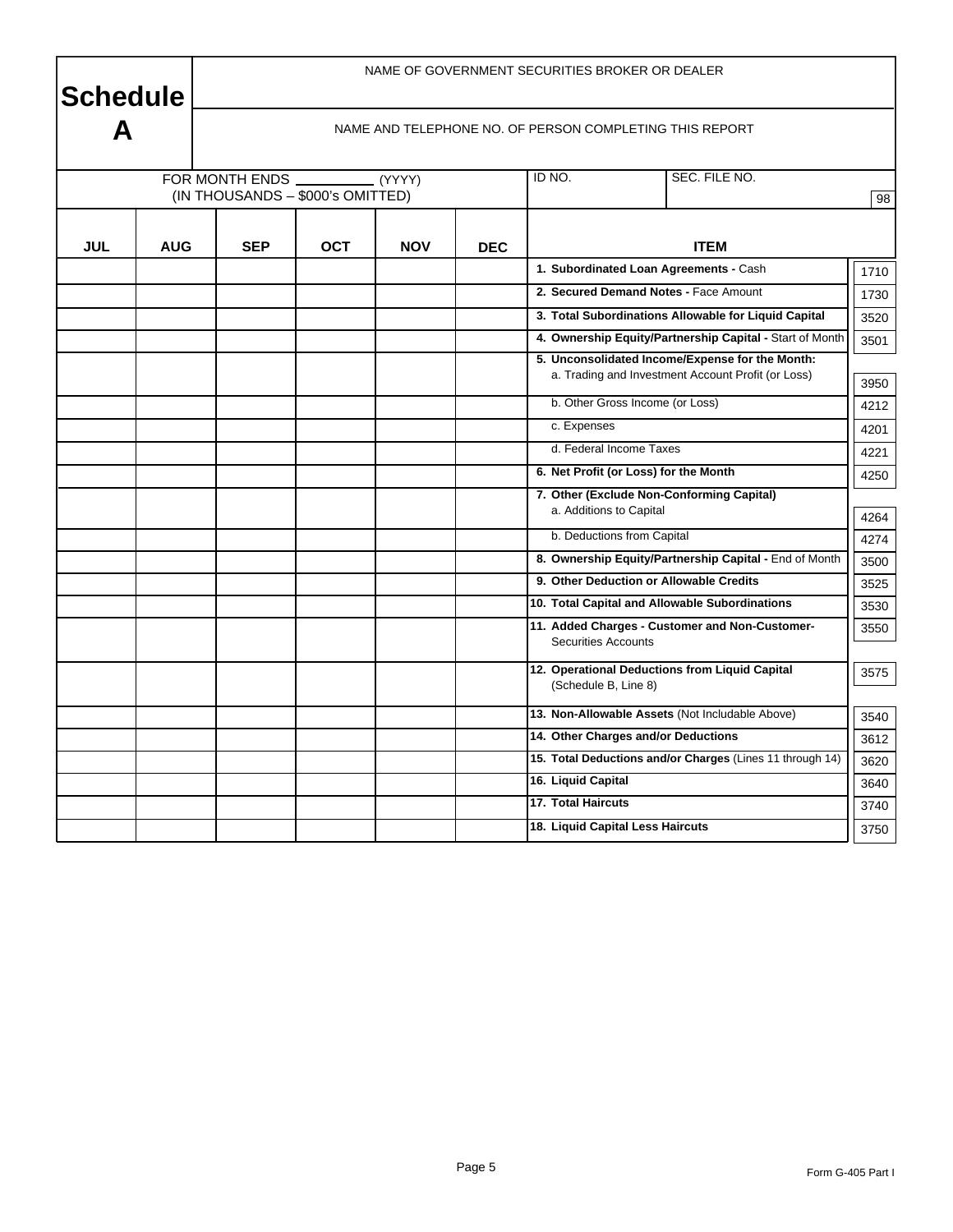|        | <b>Schedule</b>                              | NAME OF GOVERNMENT SECURITIES BROKER OR DEALER                                         |    |     |            |            |                                  |            |            |
|--------|----------------------------------------------|----------------------------------------------------------------------------------------|----|-----|------------|------------|----------------------------------|------------|------------|
|        | А                                            | NAME AND TELEPHONE NO. OF PERSON COMPLETING THIS REPORT                                |    |     |            |            |                                  |            |            |
| ID NO. |                                              | SEC. FILE NO.                                                                          |    |     |            |            |                                  |            |            |
|        |                                              |                                                                                        | 98 |     |            |            | (IN THOUSANDS - \$000's OMITTED) |            |            |
|        |                                              |                                                                                        |    |     |            |            |                                  |            |            |
|        |                                              | <b>ITEM</b>                                                                            |    | JAN | <b>FEB</b> | <b>MAR</b> | <b>APR</b>                       | <b>MAY</b> | <b>JUN</b> |
| 4880   |                                              | 19. Scheduled Capital Withdrawals Within 6 Months                                      |    |     |            |            |                                  |            |            |
| 4881   |                                              | 20. Liquid Capital After Withdrawals                                                   |    |     |            |            |                                  |            |            |
| 1011   |                                              | 21. Total Equity Subordinations                                                        |    |     |            |            |                                  |            |            |
| 3760   |                                              | 22. Minimum Capital Requirement                                                        |    |     |            |            |                                  |            |            |
|        |                                              | 23. Ratio/Excess Liquid Capital                                                        |    |     |            |            |                                  |            |            |
| 3850   |                                              | a. Liquid Capital to Total Haircuts                                                    |    |     |            |            |                                  |            |            |
| 3770   | (Line 22)                                    | b. Liquid Capital in Excess of Minimum Requirement                                     |    |     |            |            |                                  |            |            |
| 4430   |                                              | 24. Total Credits - Rule 15c3-3 Reserve Formula                                        |    |     |            |            |                                  |            |            |
| 4472   |                                              | 25. Total Debits - Rule 15c3-3 Reserve Formula - Net                                   |    |     |            |            |                                  |            |            |
| 4530   |                                              | 26. Amount in Reserve Bank Account                                                     |    |     |            |            |                                  |            |            |
|        |                                              | 27. Firm Proprietary Positions                                                         |    |     |            |            |                                  |            |            |
| 850    | a. Long - All Securities                     |                                                                                        |    |     |            |            |                                  |            |            |
| 1620   | b. Short - All Securities                    |                                                                                        |    |     |            |            |                                  |            |            |
| 841    |                                              | c. Long - Contractual Commitments - GNMA's, etc.                                       |    |     |            |            |                                  |            |            |
| 1621   |                                              | d. Short - Contractual Commitments - GNMA's, etc.                                      |    |     |            |            |                                  |            |            |
| 3551   |                                              | 28. Customer and Non-Customer Charges - GNMA's, etc.                                   |    |     |            |            |                                  |            |            |
| 5371   |                                              | 29. Security Concentration/Commodity Concentration<br>a. Security Concentration - Firm |    |     |            |            |                                  |            |            |
| 5372   |                                              | b. Security Concentration - Customer                                                   |    |     |            |            |                                  |            |            |
| 5375   |                                              | c. Commodity Concentration - Firm                                                      |    |     |            |            |                                  |            |            |
| 5376   |                                              | d. Commodity Concentration - Others                                                    |    |     |            |            |                                  |            |            |
| 4980   | 30. Total Tickets                            |                                                                                        |    |     |            |            |                                  |            |            |
| 5362   | 31. Aged Fails:                              | a. To Deliver                                                                          |    |     |            |            |                                  |            |            |
| 5365   |                                              | b. To Receive                                                                          |    |     |            |            |                                  |            |            |
| 770    | 32. Total Fails:                             | a. To Deliver                                                                          |    |     |            |            |                                  |            |            |
| 1505   |                                              | b. To Receive                                                                          |    |     |            |            |                                  |            |            |
|        |                                              | 33. Clearing Agency Balances                                                           |    |     |            |            |                                  |            |            |
| 810    | a. Due from Clearing                         |                                                                                        |    |     |            |            |                                  |            |            |
| 1560   | b. Due to Clearing                           |                                                                                        |    |     |            |            |                                  |            |            |
| 750    | 34. Unrestricted Cash                        |                                                                                        |    |     |            |            |                                  |            |            |
| 310    | 35. Customers' Accounts<br>a. Secured Debits |                                                                                        |    |     |            |            |                                  |            |            |
| 1580   | b. Total Credits                             |                                                                                        |    |     |            |            |                                  |            |            |
| 103    | 36. Securities Borrowed                      |                                                                                        |    |     |            |            |                                  |            |            |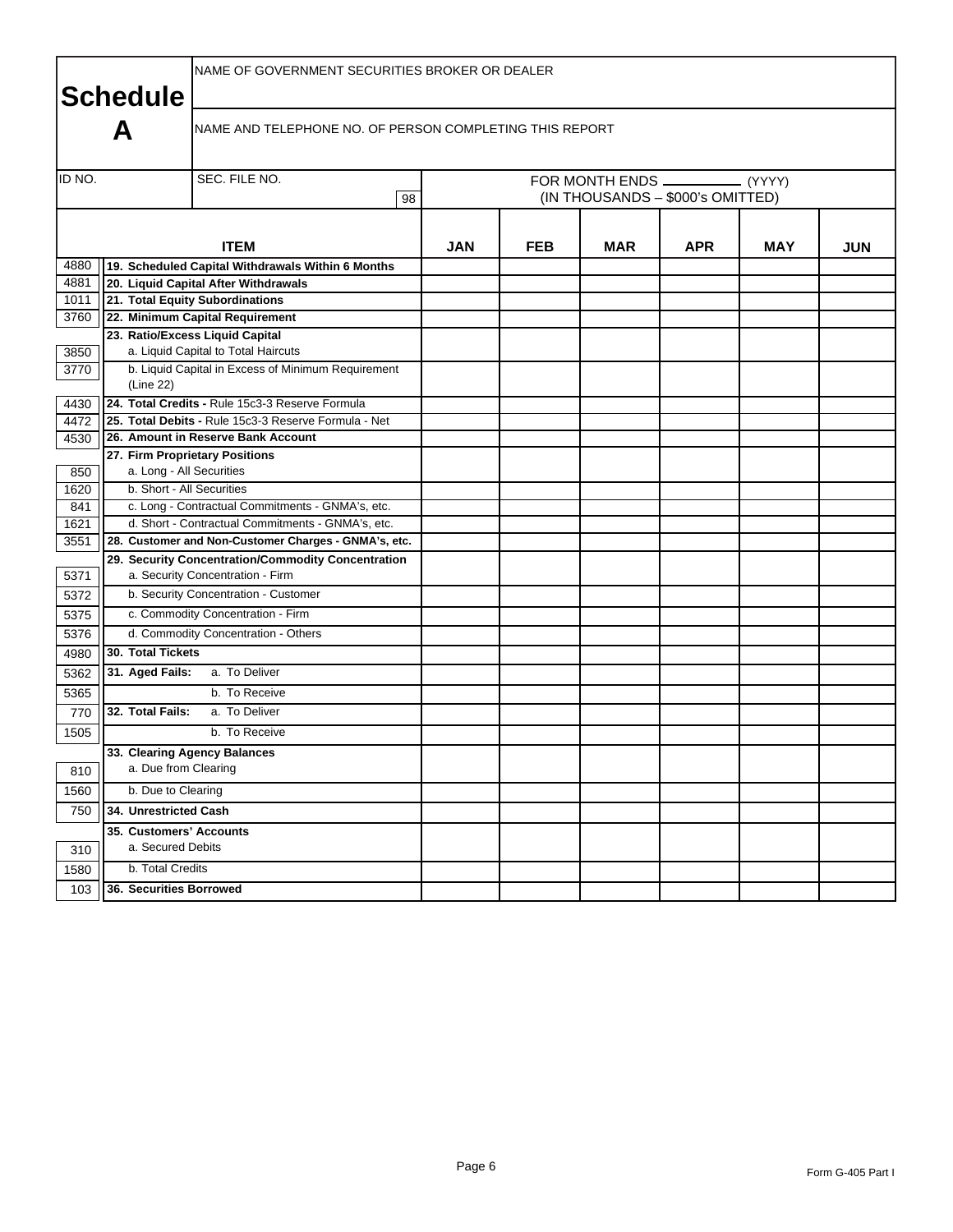| <b>Schedule</b> |            |            | NAME OF GOVERNMENT SECURITIES BROKER OR DEALER |            |            |                                                                                        |      |  |  |  |  |
|-----------------|------------|------------|------------------------------------------------|------------|------------|----------------------------------------------------------------------------------------|------|--|--|--|--|
| A               |            |            |                                                |            |            | NAME AND TELEPHONE NO. OF PERSON COMPLETING THIS REPORT                                |      |  |  |  |  |
|                 |            |            | (IN THOUSANDS - \$000's OMITTED)               |            |            | ID NO.<br>SEC. FILE NO.                                                                |      |  |  |  |  |
| <b>JUL</b>      | <b>AUG</b> | <b>SEP</b> | <b>OCT</b>                                     | <b>NOV</b> | <b>DEC</b> | <b>ITEM</b>                                                                            |      |  |  |  |  |
|                 |            |            |                                                |            |            | 19. Scheduled Capital Withdrawals Within 6 Months                                      | 4880 |  |  |  |  |
|                 |            |            |                                                |            |            | 20. Liquid Capital After Withdrawals                                                   | 4881 |  |  |  |  |
|                 |            |            |                                                |            |            | 21. Total Equity Subordinations                                                        | 1011 |  |  |  |  |
|                 |            |            |                                                |            |            | 22. Minimum Capital Requirement                                                        | 3760 |  |  |  |  |
|                 |            |            |                                                |            |            | 23. Ratio/Excess Liquid Capital                                                        |      |  |  |  |  |
|                 |            |            |                                                |            |            | a. Liquid Capital to Total Haircuts                                                    | 3850 |  |  |  |  |
|                 |            |            |                                                |            |            | b. Liquid Capital in Excess of Minimum Requirement<br>(Line 22)                        | 3770 |  |  |  |  |
|                 |            |            |                                                |            |            | 24. Total Credits - Rule 15c3-3 Reserve Formula                                        | 4430 |  |  |  |  |
|                 |            |            |                                                |            |            | 25. Total Debits - Rule 15c3-3 Reserve Formula - Net                                   | 4472 |  |  |  |  |
|                 |            |            |                                                |            |            | 26. Amount in Reserve Bank Account                                                     | 4530 |  |  |  |  |
|                 |            |            |                                                |            |            | 27. Firm Proprietary Positions                                                         |      |  |  |  |  |
|                 |            |            |                                                |            |            | a. Long - All Securities                                                               | 850  |  |  |  |  |
|                 |            |            |                                                |            |            | b. Short - All Securities                                                              | 1620 |  |  |  |  |
|                 |            |            |                                                |            |            | c. Long - Contractual Commitments - GNMA's, etc.                                       | 841  |  |  |  |  |
|                 |            |            |                                                |            |            | d. Short - Contractual Commitments - GNMA's, etc.                                      | 1621 |  |  |  |  |
|                 |            |            |                                                |            |            | 28. Customer and Non-Customer Charges - GNMA's, etc.                                   | 3551 |  |  |  |  |
|                 |            |            |                                                |            |            | 29. Security Concentration/Commodity Concentration<br>a. Security Concentration - Firm | 5371 |  |  |  |  |
|                 |            |            |                                                |            |            | b. Security Concentration - Customer                                                   | 5372 |  |  |  |  |
|                 |            |            |                                                |            |            | c. Commodity Concentration - Firm                                                      | 5375 |  |  |  |  |
|                 |            |            |                                                |            |            | d. Commodity Concentration - Others                                                    | 5376 |  |  |  |  |
|                 |            |            |                                                |            |            | 30. Total Tickets                                                                      | 4980 |  |  |  |  |
|                 |            |            |                                                |            |            | a. To Deliver<br>31. Aged Fails:                                                       | 5362 |  |  |  |  |
|                 |            |            |                                                |            |            | b. To Receive                                                                          | 5365 |  |  |  |  |
|                 |            |            |                                                |            |            | 32. Total Fails:<br>a. To Deliver                                                      | 770  |  |  |  |  |
|                 |            |            |                                                |            |            | b. To Receive                                                                          | 1505 |  |  |  |  |
|                 |            |            |                                                |            |            | 33. Clearing Agency Balances                                                           |      |  |  |  |  |
|                 |            |            |                                                |            |            | a. Due from Clearing                                                                   | 810  |  |  |  |  |
|                 |            |            |                                                |            |            | b. Due to Clearing                                                                     | 1560 |  |  |  |  |
|                 |            |            |                                                |            |            | 34. Unrestricted Cash                                                                  | 750  |  |  |  |  |
|                 |            |            |                                                |            |            | 35. Customers' Accounts                                                                |      |  |  |  |  |
|                 |            |            |                                                |            |            | a. Secured Debits                                                                      | 310  |  |  |  |  |
|                 |            |            |                                                |            |            | b. Total Credits                                                                       | 1580 |  |  |  |  |
|                 |            |            |                                                |            |            | 36. Securities Borrowed                                                                | 103  |  |  |  |  |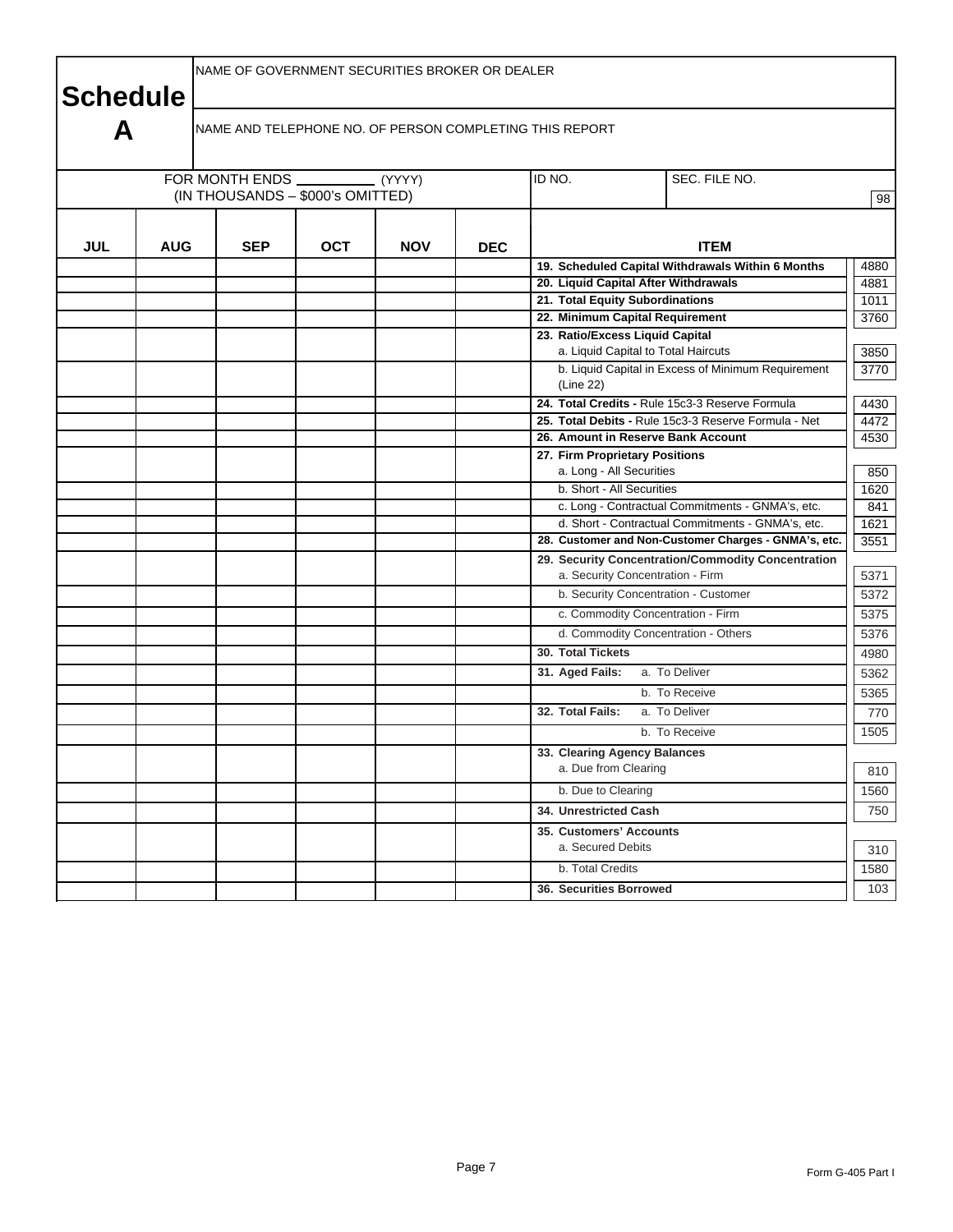## **Schedule**

Name and Telephone No. of Person Completing This Report

## **B**

| OPERATIONAL DEDUCTIONS<br><b>FROM LIQUID CAPITAL</b>                                                                                                                                                                                                                                                                                                                                                                                                               |                        | <b>JANUARY</b>                      |                                   |                                                                                |                        |                                   | <b>FEBRUARY</b>                   |                                                                                       |
|--------------------------------------------------------------------------------------------------------------------------------------------------------------------------------------------------------------------------------------------------------------------------------------------------------------------------------------------------------------------------------------------------------------------------------------------------------------------|------------------------|-------------------------------------|-----------------------------------|--------------------------------------------------------------------------------|------------------------|-----------------------------------|-----------------------------------|---------------------------------------------------------------------------------------|
| (NOTE A)                                                                                                                                                                                                                                                                                                                                                                                                                                                           | $\mathbf{I}$           | Ш                                   | Ш                                 | $IV**$                                                                         | $\mathbf{I}$           | $\mathbf{H}$                      | Ш                                 | $IV**$                                                                                |
|                                                                                                                                                                                                                                                                                                                                                                                                                                                                    | NO. OF<br><b>ITEMS</b> | <b>DEBITS</b><br>(SHORT<br>VALUE)   | <b>CREDITS</b><br>(LONG<br>VALUE) | DEDUC-<br><b>TIONS IN</b><br>COMPUT-<br><b>ING</b><br><b>LIQUID</b><br>CAPITAL | NO. OF<br><b>ITEMS</b> | <b>DEBITS</b><br>(SHORT<br>VALUE) | <b>CREDITS</b><br>(LONG<br>VALUE) | DEDUC-<br><b>TIONS IN</b><br>COMPUT-<br><b>ING</b><br><b>LIQUID</b><br><b>CAPITAL</b> |
| 1. Money suspense and balancing<br>differences                                                                                                                                                                                                                                                                                                                                                                                                                     |                        |                                     |                                   |                                                                                |                        |                                   |                                   |                                                                                       |
| 2. Security suspense and differences with<br>L<br>related money balances                                                                                                                                                                                                                                                                                                                                                                                           | S                      |                                     |                                   |                                                                                |                        |                                   |                                   |                                                                                       |
| 3. Market value of short and long security<br>suspense and differences without related<br>money (other than reported in item 4 below)                                                                                                                                                                                                                                                                                                                              |                        |                                     |                                   |                                                                                |                        |                                   |                                   |                                                                                       |
| 4. Market value of security record breaks                                                                                                                                                                                                                                                                                                                                                                                                                          |                        |                                     |                                   |                                                                                |                        |                                   |                                   |                                                                                       |
| 5. Unresolved reconciling differences with<br>others<br>A. Correspondents and brokers or dealers                                                                                                                                                                                                                                                                                                                                                                   | L<br>S                 |                                     |                                   |                                                                                |                        |                                   |                                   |                                                                                       |
| <b>B.</b> Depositories                                                                                                                                                                                                                                                                                                                                                                                                                                             |                        |                                     |                                   |                                                                                |                        |                                   |                                   |                                                                                       |
| C. Clearing organizations<br>L                                                                                                                                                                                                                                                                                                                                                                                                                                     | S                      |                                     |                                   |                                                                                |                        |                                   |                                   |                                                                                       |
| D. Inter-company accounts                                                                                                                                                                                                                                                                                                                                                                                                                                          |                        |                                     |                                   |                                                                                |                        |                                   |                                   |                                                                                       |
| E. Banks-accounts and loans                                                                                                                                                                                                                                                                                                                                                                                                                                        |                        |                                     |                                   |                                                                                |                        |                                   |                                   |                                                                                       |
| F. Other                                                                                                                                                                                                                                                                                                                                                                                                                                                           |                        |                                     |                                   |                                                                                |                        |                                   |                                   |                                                                                       |
| G. (Offsetting) Items A-F                                                                                                                                                                                                                                                                                                                                                                                                                                          |                        |                                     |                                   |                                                                                |                        |                                   |                                   |                                                                                       |
| <b>TOTAL Line 5</b>                                                                                                                                                                                                                                                                                                                                                                                                                                                |                        |                                     |                                   |                                                                                |                        |                                   |                                   |                                                                                       |
| 6. Commodity suspense differences<br>unresolved                                                                                                                                                                                                                                                                                                                                                                                                                    |                        |                                     |                                   |                                                                                |                        |                                   |                                   |                                                                                       |
| 7. Open transfers and reorganization account<br>items over 40 days not confirmed or verified                                                                                                                                                                                                                                                                                                                                                                       |                        |                                     |                                   |                                                                                |                        |                                   |                                   |                                                                                       |
| 8. TOTAL (Lines 1 through 7)                                                                                                                                                                                                                                                                                                                                                                                                                                       |                        |                                     |                                   |                                                                                |                        |                                   |                                   |                                                                                       |
| 9. Lines 1 through 6 resolved subsequent to<br>report date                                                                                                                                                                                                                                                                                                                                                                                                         |                        |                                     |                                   |                                                                                |                        |                                   |                                   |                                                                                       |
| 10. Has respondent completed this form in<br>accordance with instructions of the<br>designated examining authority?                                                                                                                                                                                                                                                                                                                                                |                        | Yes                                 | No                                |                                                                                | Yes                    |                                   | No                                |                                                                                       |
| ** All line items ((1 through 8) Columns I, II, III and IV, if required) must be answered. If respondent has nothing to report, enter -0-.<br>Note A: Include aged items which resulted in a deduction in the computation of liquid capital (Column IV) at the report date as appropriate (Lines 1 through 7)<br>whether resolved subsequently or not (see instructions). Complete Columns I, II and III only if required by the "designated examining authority." |                        |                                     |                                   |                                                                                |                        |                                   |                                   |                                                                                       |
|                                                                                                                                                                                                                                                                                                                                                                                                                                                                    |                        | OPERATIONAL EXPOSURE ITEMS (Note B) |                                   |                                                                                |                        |                                   |                                   |                                                                                       |

the computation of liquid capital, and which were not resolved in seven (7) business days subsequent to the report date.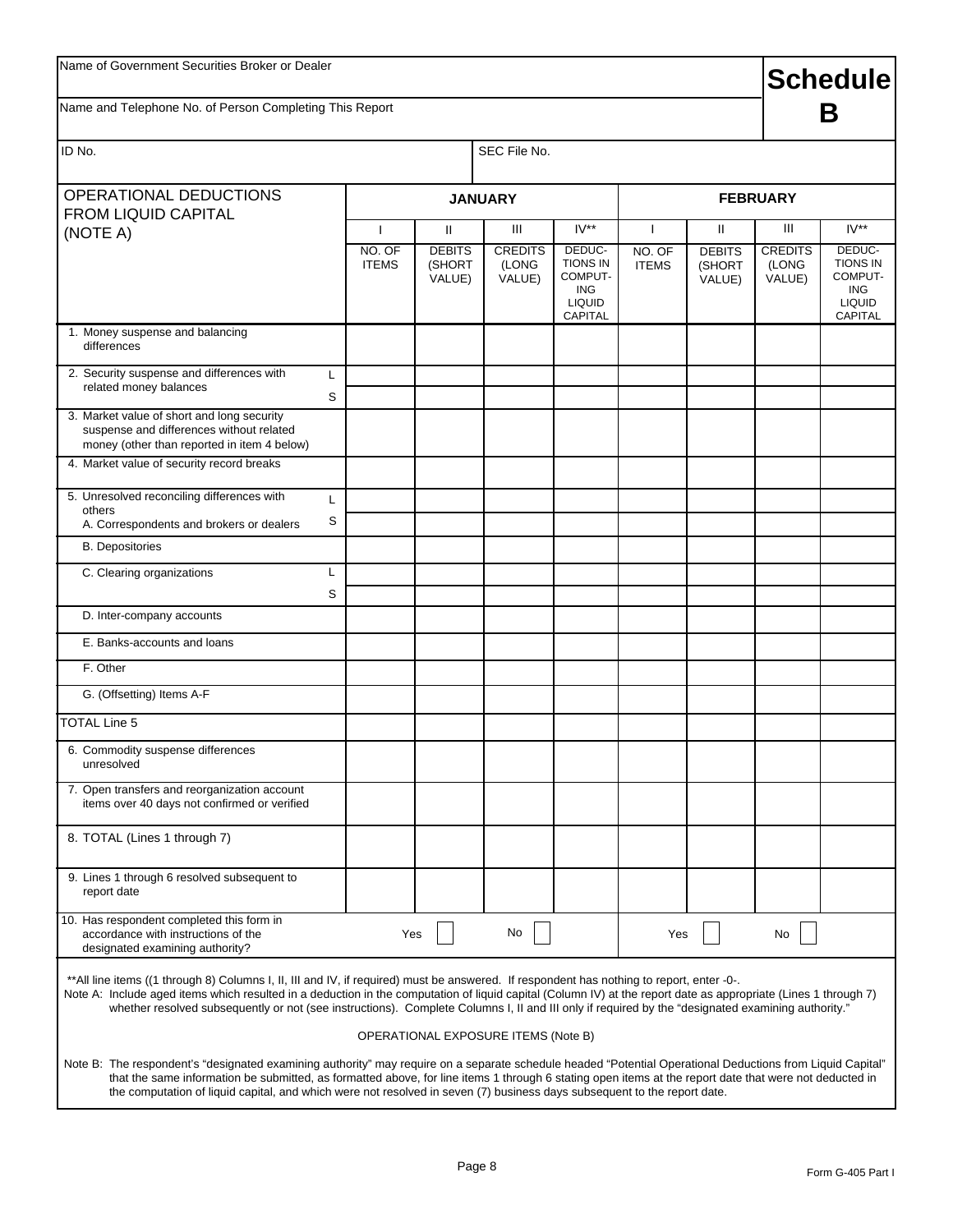| Name of Government Securities Broker or Dealer                                                                                                                                                                                                                                                                                                                                                                                                                     |                        |                                   |                                     |                                                                                       |                        |                                   | <b>Schedule</b>                   |                                                                                       |  |
|--------------------------------------------------------------------------------------------------------------------------------------------------------------------------------------------------------------------------------------------------------------------------------------------------------------------------------------------------------------------------------------------------------------------------------------------------------------------|------------------------|-----------------------------------|-------------------------------------|---------------------------------------------------------------------------------------|------------------------|-----------------------------------|-----------------------------------|---------------------------------------------------------------------------------------|--|
| Name and Telephone No. of Person Completing This Report                                                                                                                                                                                                                                                                                                                                                                                                            |                        |                                   |                                     |                                                                                       |                        |                                   |                                   | В                                                                                     |  |
| ID No.                                                                                                                                                                                                                                                                                                                                                                                                                                                             |                        |                                   | SEC File No.                        |                                                                                       |                        |                                   |                                   |                                                                                       |  |
| OPERATIONAL DEDUCTIONS<br><b>FROM LIQUID CAPITAL</b>                                                                                                                                                                                                                                                                                                                                                                                                               |                        |                                   | <b>MARCH</b>                        |                                                                                       | <b>APRIL</b>           |                                   |                                   |                                                                                       |  |
| (NOTE A)                                                                                                                                                                                                                                                                                                                                                                                                                                                           | ı                      | Ш                                 | Ш                                   | $IV**$                                                                                |                        | Ш                                 | Ш                                 | $IV**$                                                                                |  |
|                                                                                                                                                                                                                                                                                                                                                                                                                                                                    | NO. OF<br><b>ITEMS</b> | <b>DEBITS</b><br>(SHORT<br>VALUE) | <b>CREDITS</b><br>(LONG<br>VALUE)   | DEDUC-<br><b>TIONS IN</b><br>COMPUT-<br><b>ING</b><br><b>LIQUID</b><br><b>CAPITAL</b> | NO. OF<br><b>ITEMS</b> | <b>DEBITS</b><br>(SHORT<br>VALUE) | <b>CREDITS</b><br>(LONG<br>VALUE) | DEDUC-<br><b>TIONS IN</b><br>COMPUT-<br><b>ING</b><br><b>LIQUID</b><br><b>CAPITAL</b> |  |
| 1. Money suspense and balancing<br>differences                                                                                                                                                                                                                                                                                                                                                                                                                     |                        |                                   |                                     |                                                                                       |                        |                                   |                                   |                                                                                       |  |
| 2. Security suspense and differences with<br>L<br>related money balances<br>S                                                                                                                                                                                                                                                                                                                                                                                      |                        |                                   |                                     |                                                                                       |                        |                                   |                                   |                                                                                       |  |
| 3. Market value of short and long security<br>suspense and differences without related<br>money (other than reported in item 4 below)                                                                                                                                                                                                                                                                                                                              |                        |                                   |                                     |                                                                                       |                        |                                   |                                   |                                                                                       |  |
| 4. Market value of security record breaks                                                                                                                                                                                                                                                                                                                                                                                                                          |                        |                                   |                                     |                                                                                       |                        |                                   |                                   |                                                                                       |  |
| 5. Unresolved reconciling differences with<br>L<br>others                                                                                                                                                                                                                                                                                                                                                                                                          |                        |                                   |                                     |                                                                                       |                        |                                   |                                   |                                                                                       |  |
| S<br>A. Correspondents and brokers or dealers                                                                                                                                                                                                                                                                                                                                                                                                                      |                        |                                   |                                     |                                                                                       |                        |                                   |                                   |                                                                                       |  |
| <b>B.</b> Depositories                                                                                                                                                                                                                                                                                                                                                                                                                                             |                        |                                   |                                     |                                                                                       |                        |                                   |                                   |                                                                                       |  |
| L<br>C. Clearing organizations                                                                                                                                                                                                                                                                                                                                                                                                                                     |                        |                                   |                                     |                                                                                       |                        |                                   |                                   |                                                                                       |  |
| S<br>D. Inter-company accounts                                                                                                                                                                                                                                                                                                                                                                                                                                     |                        |                                   |                                     |                                                                                       |                        |                                   |                                   |                                                                                       |  |
| E. Banks-accounts and loans                                                                                                                                                                                                                                                                                                                                                                                                                                        |                        |                                   |                                     |                                                                                       |                        |                                   |                                   |                                                                                       |  |
| F. Other                                                                                                                                                                                                                                                                                                                                                                                                                                                           |                        |                                   |                                     |                                                                                       |                        |                                   |                                   |                                                                                       |  |
| G. (Offsetting) Items A-F                                                                                                                                                                                                                                                                                                                                                                                                                                          |                        |                                   |                                     |                                                                                       |                        |                                   |                                   |                                                                                       |  |
| <b>TOTAL Line 5</b>                                                                                                                                                                                                                                                                                                                                                                                                                                                |                        |                                   |                                     |                                                                                       |                        |                                   |                                   |                                                                                       |  |
| 6. Commodity suspense differences<br>unresolved                                                                                                                                                                                                                                                                                                                                                                                                                    |                        |                                   |                                     |                                                                                       |                        |                                   |                                   |                                                                                       |  |
| 7. Open transfers and reorganization account<br>items over 40 days not confirmed or verified                                                                                                                                                                                                                                                                                                                                                                       |                        |                                   |                                     |                                                                                       |                        |                                   |                                   |                                                                                       |  |
| 8. TOTAL (Lines 1 through 7)                                                                                                                                                                                                                                                                                                                                                                                                                                       |                        |                                   |                                     |                                                                                       |                        |                                   |                                   |                                                                                       |  |
| 9. Lines 1 through 6 resolved subsequent to<br>report date                                                                                                                                                                                                                                                                                                                                                                                                         |                        |                                   |                                     |                                                                                       |                        |                                   |                                   |                                                                                       |  |
| 10. Has respondent completed this form in<br>accordance with instructions of the<br>designated examining authority?                                                                                                                                                                                                                                                                                                                                                | Yes                    |                                   | No                                  |                                                                                       | Yes                    |                                   | No                                |                                                                                       |  |
| ** All line items ((1 through 8) Columns I, II, III and IV, if required) must be answered. If respondent has nothing to report, enter -0-.<br>Note A: Include aged items which resulted in a deduction in the computation of liquid capital (Column IV) at the report date as appropriate (Lines 1 through 7)<br>whether resolved subsequently or not (see instructions). Complete Columns I, II and III only if required by the "designated examining authority." |                        |                                   |                                     |                                                                                       |                        |                                   |                                   |                                                                                       |  |
|                                                                                                                                                                                                                                                                                                                                                                                                                                                                    |                        |                                   | OPERATIONAL EXPOSURE ITEMS (Note B) |                                                                                       |                        |                                   |                                   |                                                                                       |  |
| Note B: The respondent's "designated examining authority" may require on a separate schedule headed "Potential Operational Deductions from Liquid Capital"<br>that the same information be submitted, as formatted above, for line items 1 through 6 stating open items at the report date that were not deducted in<br>the computation of liquid capital, and which were not resolved in seven (7) business days subsequent to the report date.                   |                        |                                   |                                     |                                                                                       |                        |                                   |                                   |                                                                                       |  |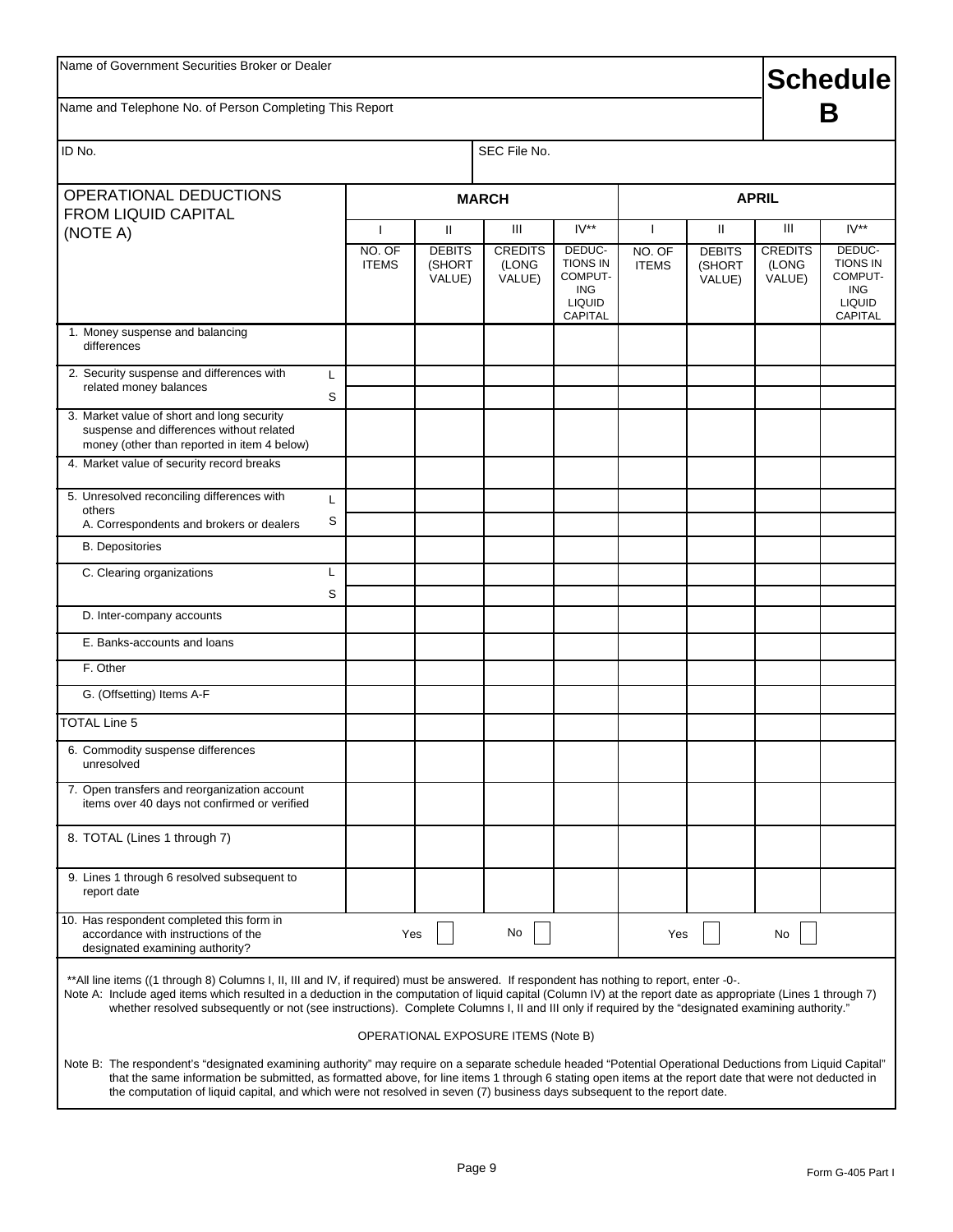| Name of Government Securities Broker or Dealer                                                                                                                                                                                                                                                                                                                                                                                                                     |                          | <b>Schedule</b>                   |                                     |                                                                                       |                        |                                   |                                   |                                                                                       |
|--------------------------------------------------------------------------------------------------------------------------------------------------------------------------------------------------------------------------------------------------------------------------------------------------------------------------------------------------------------------------------------------------------------------------------------------------------------------|--------------------------|-----------------------------------|-------------------------------------|---------------------------------------------------------------------------------------|------------------------|-----------------------------------|-----------------------------------|---------------------------------------------------------------------------------------|
| Name and Telephone No. of Person Completing This Report                                                                                                                                                                                                                                                                                                                                                                                                            |                          |                                   |                                     |                                                                                       |                        |                                   |                                   | Β                                                                                     |
| ID No.                                                                                                                                                                                                                                                                                                                                                                                                                                                             |                          |                                   | SEC File No.                        |                                                                                       |                        |                                   |                                   |                                                                                       |
| OPERATIONAL DEDUCTIONS                                                                                                                                                                                                                                                                                                                                                                                                                                             |                          |                                   | <b>MAY</b>                          |                                                                                       |                        |                                   | <b>JUNE</b>                       |                                                                                       |
| <b>FROM LIQUID CAPITAL</b><br>(NOTE A)                                                                                                                                                                                                                                                                                                                                                                                                                             | $\overline{\phantom{a}}$ | $\mathbf{H}$                      | Ш                                   | $IV**$                                                                                | H                      | Ш                                 | Ш                                 | $IV**$                                                                                |
|                                                                                                                                                                                                                                                                                                                                                                                                                                                                    | NO. OF<br><b>ITEMS</b>   | <b>DEBITS</b><br>(SHORT<br>VALUE) | <b>CREDITS</b><br>(LONG<br>VALUE)   | DEDUC-<br><b>TIONS IN</b><br>COMPUT-<br><b>ING</b><br><b>LIQUID</b><br><b>CAPITAL</b> | NO. OF<br><b>ITEMS</b> | <b>DEBITS</b><br>(SHORT<br>VALUE) | <b>CREDITS</b><br>(LONG<br>VALUE) | DEDUC-<br><b>TIONS IN</b><br>COMPUT-<br><b>ING</b><br><b>LIQUID</b><br><b>CAPITAL</b> |
| 1. Money suspense and balancing<br>differences                                                                                                                                                                                                                                                                                                                                                                                                                     |                          |                                   |                                     |                                                                                       |                        |                                   |                                   |                                                                                       |
| 2. Security suspense and differences with<br>L<br>related money balances<br>S                                                                                                                                                                                                                                                                                                                                                                                      |                          |                                   |                                     |                                                                                       |                        |                                   |                                   |                                                                                       |
| 3. Market value of short and long security<br>suspense and differences without related<br>money (other than reported in item 4 below)                                                                                                                                                                                                                                                                                                                              |                          |                                   |                                     |                                                                                       |                        |                                   |                                   |                                                                                       |
| 4. Market value of security record breaks                                                                                                                                                                                                                                                                                                                                                                                                                          |                          |                                   |                                     |                                                                                       |                        |                                   |                                   |                                                                                       |
| 5. Unresolved reconciling differences with<br>L                                                                                                                                                                                                                                                                                                                                                                                                                    |                          |                                   |                                     |                                                                                       |                        |                                   |                                   |                                                                                       |
| others<br>S<br>A. Correspondents and brokers or dealers                                                                                                                                                                                                                                                                                                                                                                                                            |                          |                                   |                                     |                                                                                       |                        |                                   |                                   |                                                                                       |
| <b>B.</b> Depositories                                                                                                                                                                                                                                                                                                                                                                                                                                             |                          |                                   |                                     |                                                                                       |                        |                                   |                                   |                                                                                       |
| C. Clearing organizations<br>L                                                                                                                                                                                                                                                                                                                                                                                                                                     |                          |                                   |                                     |                                                                                       |                        |                                   |                                   |                                                                                       |
| S<br>D. Inter-company accounts                                                                                                                                                                                                                                                                                                                                                                                                                                     |                          |                                   |                                     |                                                                                       |                        |                                   |                                   |                                                                                       |
| E. Banks-accounts and loans                                                                                                                                                                                                                                                                                                                                                                                                                                        |                          |                                   |                                     |                                                                                       |                        |                                   |                                   |                                                                                       |
| F. Other                                                                                                                                                                                                                                                                                                                                                                                                                                                           |                          |                                   |                                     |                                                                                       |                        |                                   |                                   |                                                                                       |
| G. (Offsetting) Items A-F                                                                                                                                                                                                                                                                                                                                                                                                                                          |                          |                                   |                                     |                                                                                       |                        |                                   |                                   |                                                                                       |
| <b>TOTAL Line 5</b>                                                                                                                                                                                                                                                                                                                                                                                                                                                |                          |                                   |                                     |                                                                                       |                        |                                   |                                   |                                                                                       |
| 6. Commodity suspense differences<br>unresolved                                                                                                                                                                                                                                                                                                                                                                                                                    |                          |                                   |                                     |                                                                                       |                        |                                   |                                   |                                                                                       |
| 7. Open transfers and reorganization account<br>items over 40 days not confirmed or verified                                                                                                                                                                                                                                                                                                                                                                       |                          |                                   |                                     |                                                                                       |                        |                                   |                                   |                                                                                       |
| 8. TOTAL (Lines 1 through 7)                                                                                                                                                                                                                                                                                                                                                                                                                                       |                          |                                   |                                     |                                                                                       |                        |                                   |                                   |                                                                                       |
| 9. Lines 1 through 6 resolved subsequent to<br>report date                                                                                                                                                                                                                                                                                                                                                                                                         |                          |                                   |                                     |                                                                                       |                        |                                   |                                   |                                                                                       |
| 10. Has respondent completed this form in<br>accordance with instructions of the<br>designated examining authority?                                                                                                                                                                                                                                                                                                                                                | Yes                      |                                   | No                                  |                                                                                       | Yes                    |                                   | No                                |                                                                                       |
| ** All line items ((1 through 8) Columns I, II, III and IV, if required) must be answered. If respondent has nothing to report, enter -0-.<br>Note A: Include aged items which resulted in a deduction in the computation of liquid capital (Column IV) at the report date as appropriate (Lines 1 through 7)<br>whether resolved subsequently or not (see instructions). Complete Columns I, II and III only if required by the "designated examining authority." |                          |                                   |                                     |                                                                                       |                        |                                   |                                   |                                                                                       |
|                                                                                                                                                                                                                                                                                                                                                                                                                                                                    |                          |                                   | OPERATIONAL EXPOSURE ITEMS (Note B) |                                                                                       |                        |                                   |                                   |                                                                                       |
| Note B: The respondent's "designated examining authority" may require on a separate schedule headed "Potential Operational Deductions from Liquid Capital"<br>that the same information be submitted, as formatted above, for line items 1 through 6 stating open items at the report date that were not deducted in<br>the computation of liquid capital, and which were not resolved in seven (7) business days subsequent to the report date.                   |                          |                                   |                                     |                                                                                       |                        |                                   |                                   |                                                                                       |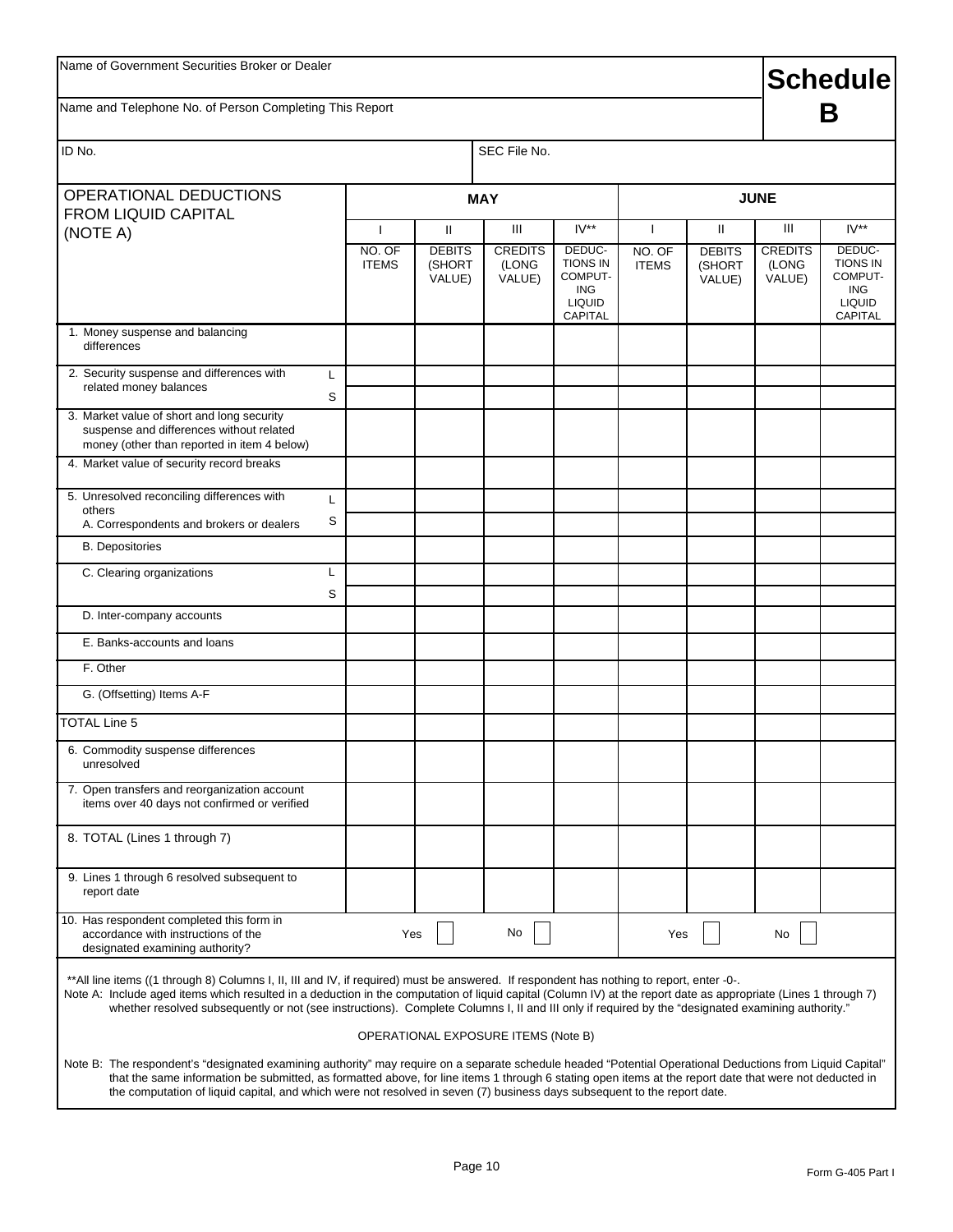| Name of Government Securities Broker or Dealer                                                                                                                                                                                                                                                                                                                                                                                                                    |                          |                                     |                                   |                                                                                       |                        |                                   | <b>Schedule</b>                   |                                                                                       |  |
|-------------------------------------------------------------------------------------------------------------------------------------------------------------------------------------------------------------------------------------------------------------------------------------------------------------------------------------------------------------------------------------------------------------------------------------------------------------------|--------------------------|-------------------------------------|-----------------------------------|---------------------------------------------------------------------------------------|------------------------|-----------------------------------|-----------------------------------|---------------------------------------------------------------------------------------|--|
| Name and Telephone No. of Person Completing This Report                                                                                                                                                                                                                                                                                                                                                                                                           |                          |                                     |                                   |                                                                                       |                        |                                   |                                   | В                                                                                     |  |
| ID No.                                                                                                                                                                                                                                                                                                                                                                                                                                                            |                          |                                     | SEC File No.                      |                                                                                       |                        |                                   |                                   |                                                                                       |  |
| OPERATIONAL DEDUCTIONS<br><b>FROM LIQUID CAPITAL</b>                                                                                                                                                                                                                                                                                                                                                                                                              |                          |                                     | <b>JULY</b>                       |                                                                                       |                        |                                   | <b>AUGUST</b>                     |                                                                                       |  |
| (NOTE A)                                                                                                                                                                                                                                                                                                                                                                                                                                                          | $\overline{\phantom{a}}$ | $\mathbf{H}$                        | $\mathop{\mathsf{III}}\nolimits$  | $IV**$                                                                                | $\mathbf{I}$           | Ш                                 | Ш                                 | $IV**$                                                                                |  |
|                                                                                                                                                                                                                                                                                                                                                                                                                                                                   | NO. OF<br><b>ITEMS</b>   | <b>DEBITS</b><br>(SHORT<br>VALUE)   | <b>CREDITS</b><br>(LONG<br>VALUE) | DEDUC-<br><b>TIONS IN</b><br>COMPUT-<br><b>ING</b><br><b>LIQUID</b><br><b>CAPITAL</b> | NO. OF<br><b>ITEMS</b> | <b>DEBITS</b><br>(SHORT<br>VALUE) | <b>CREDITS</b><br>(LONG<br>VALUE) | DEDUC-<br><b>TIONS IN</b><br>COMPUT-<br><b>ING</b><br><b>LIQUID</b><br><b>CAPITAL</b> |  |
| 1. Money suspense and balancing<br>differences                                                                                                                                                                                                                                                                                                                                                                                                                    |                          |                                     |                                   |                                                                                       |                        |                                   |                                   |                                                                                       |  |
| 2. Security suspense and differences with<br>L<br>related money balances                                                                                                                                                                                                                                                                                                                                                                                          | S                        |                                     |                                   |                                                                                       |                        |                                   |                                   |                                                                                       |  |
| 3. Market value of short and long security<br>suspense and differences without related<br>money (other than reported in item 4 below)                                                                                                                                                                                                                                                                                                                             |                          |                                     |                                   |                                                                                       |                        |                                   |                                   |                                                                                       |  |
| 4. Market value of security record breaks                                                                                                                                                                                                                                                                                                                                                                                                                         |                          |                                     |                                   |                                                                                       |                        |                                   |                                   |                                                                                       |  |
| 5. Unresolved reconciling differences with<br>L<br>others                                                                                                                                                                                                                                                                                                                                                                                                         |                          |                                     |                                   |                                                                                       |                        |                                   |                                   |                                                                                       |  |
| A. Correspondents and brokers or dealers                                                                                                                                                                                                                                                                                                                                                                                                                          | S                        |                                     |                                   |                                                                                       |                        |                                   |                                   |                                                                                       |  |
| <b>B.</b> Depositories                                                                                                                                                                                                                                                                                                                                                                                                                                            |                          |                                     |                                   |                                                                                       |                        |                                   |                                   |                                                                                       |  |
| C. Clearing organizations<br>L                                                                                                                                                                                                                                                                                                                                                                                                                                    |                          |                                     |                                   |                                                                                       |                        |                                   |                                   |                                                                                       |  |
| D. Inter-company accounts                                                                                                                                                                                                                                                                                                                                                                                                                                         | S                        |                                     |                                   |                                                                                       |                        |                                   |                                   |                                                                                       |  |
| E. Banks-accounts and loans                                                                                                                                                                                                                                                                                                                                                                                                                                       |                          |                                     |                                   |                                                                                       |                        |                                   |                                   |                                                                                       |  |
| F. Other                                                                                                                                                                                                                                                                                                                                                                                                                                                          |                          |                                     |                                   |                                                                                       |                        |                                   |                                   |                                                                                       |  |
| G. (Offsetting) Items A-F                                                                                                                                                                                                                                                                                                                                                                                                                                         |                          |                                     |                                   |                                                                                       |                        |                                   |                                   |                                                                                       |  |
| <b>TOTAL Line 5</b>                                                                                                                                                                                                                                                                                                                                                                                                                                               |                          |                                     |                                   |                                                                                       |                        |                                   |                                   |                                                                                       |  |
| 6. Commodity suspense differences<br>unresolved                                                                                                                                                                                                                                                                                                                                                                                                                   |                          |                                     |                                   |                                                                                       |                        |                                   |                                   |                                                                                       |  |
| 7. Open transfers and reorganization account<br>items over 40 days not confirmed or verified                                                                                                                                                                                                                                                                                                                                                                      |                          |                                     |                                   |                                                                                       |                        |                                   |                                   |                                                                                       |  |
| 8. TOTAL (Lines 1 through 7)                                                                                                                                                                                                                                                                                                                                                                                                                                      |                          |                                     |                                   |                                                                                       |                        |                                   |                                   |                                                                                       |  |
| 9. Lines 1 through 6 resolved subsequent to<br>report date                                                                                                                                                                                                                                                                                                                                                                                                        |                          |                                     |                                   |                                                                                       |                        |                                   |                                   |                                                                                       |  |
| 10. Has respondent completed this form in<br>accordance with instructions of the<br>designated examining authority?                                                                                                                                                                                                                                                                                                                                               |                          | Yes                                 | No                                |                                                                                       | Yes                    |                                   | No                                |                                                                                       |  |
| **All line items ((1 through 8) Columns I, II, III and IV, if required) must be answered. If respondent has nothing to report, enter -0-.<br>Note A: Include aged items which resulted in a deduction in the computation of liquid capital (Column IV) at the report date as appropriate (Lines 1 through 7)<br>whether resolved subsequently or not (see instructions). Complete Columns I, II and III only if required by the "designated examining authority." |                          |                                     |                                   |                                                                                       |                        |                                   |                                   |                                                                                       |  |
|                                                                                                                                                                                                                                                                                                                                                                                                                                                                   |                          | OPERATIONAL EXPOSURE ITEMS (Note B) |                                   |                                                                                       |                        |                                   |                                   |                                                                                       |  |
| Note B: The respondent's "designated examining authority" may require on a separate schedule headed "Potential Operational Deductions from Liquid Capital"<br>that the same information be submitted, as formatted above, for line items 1 through 6 stating open items at the report date that were not deducted in<br>the computation of liquid capital, and which were not resolved in seven (7) business days subsequent to the report date.                  |                          |                                     |                                   |                                                                                       |                        |                                   |                                   |                                                                                       |  |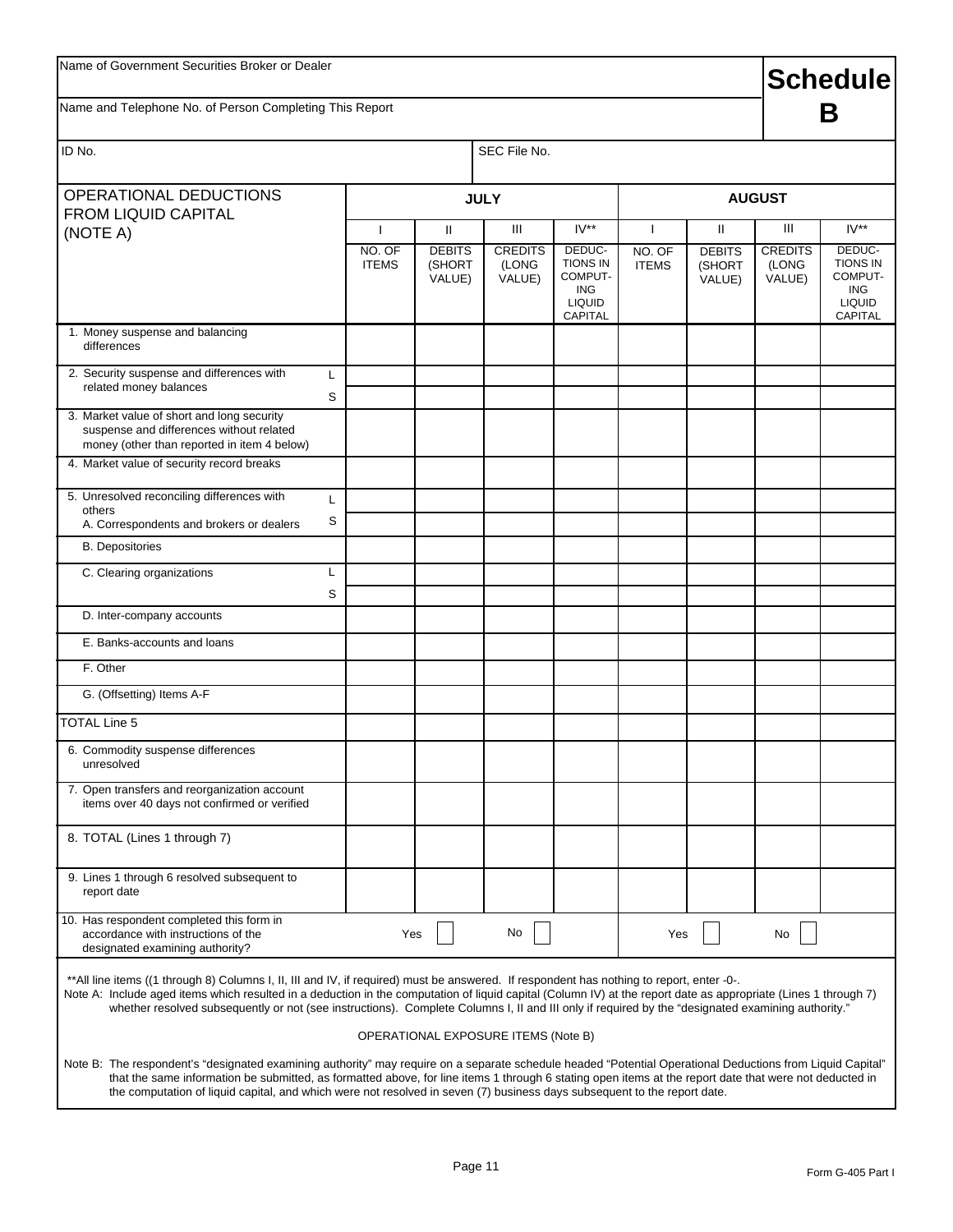| Name and Telephone No. of Person Completing This Report                                                                                                                                                                                                                                                                                                                                                                                                           |        |                        |                                   |                                     |                                                                         |                        |                                   |                                   | <b>Schedule</b><br>В                                                                  |
|-------------------------------------------------------------------------------------------------------------------------------------------------------------------------------------------------------------------------------------------------------------------------------------------------------------------------------------------------------------------------------------------------------------------------------------------------------------------|--------|------------------------|-----------------------------------|-------------------------------------|-------------------------------------------------------------------------|------------------------|-----------------------------------|-----------------------------------|---------------------------------------------------------------------------------------|
| ID No.                                                                                                                                                                                                                                                                                                                                                                                                                                                            |        |                        |                                   | SEC File No.                        |                                                                         |                        |                                   |                                   |                                                                                       |
| OPERATIONAL DEDUCTIONS                                                                                                                                                                                                                                                                                                                                                                                                                                            |        |                        |                                   | <b>SEPTEMBER</b>                    |                                                                         |                        |                                   | <b>OCTOBER</b>                    |                                                                                       |
| <b>FROM LIQUID CAPITAL</b><br>(NOTE A)                                                                                                                                                                                                                                                                                                                                                                                                                            |        | $\mathbf{I}$           | $\mathbf{H}$                      | Ш                                   | $IV**$                                                                  | T                      | $\mathbf{H}$                      | Ш                                 | $IV**$                                                                                |
|                                                                                                                                                                                                                                                                                                                                                                                                                                                                   |        | NO. OF<br><b>ITEMS</b> | <b>DEBITS</b><br>(SHORT<br>VALUE) | <b>CREDITS</b><br>(LONG<br>VALUE)   | DEDUC-<br><b>TIONS IN</b><br>COMPUT-<br>ING<br><b>LIQUID</b><br>CAPITAL | NO. OF<br><b>ITEMS</b> | <b>DEBITS</b><br>(SHORT<br>VALUE) | <b>CREDITS</b><br>(LONG<br>VALUE) | DEDUC-<br><b>TIONS IN</b><br>COMPUT-<br><b>ING</b><br><b>LIQUID</b><br><b>CAPITAL</b> |
| 1. Money suspense and balancing<br>differences                                                                                                                                                                                                                                                                                                                                                                                                                    |        |                        |                                   |                                     |                                                                         |                        |                                   |                                   |                                                                                       |
| 2. Security suspense and differences with<br>related money balances                                                                                                                                                                                                                                                                                                                                                                                               | L<br>S |                        |                                   |                                     |                                                                         |                        |                                   |                                   |                                                                                       |
| 3. Market value of short and long security<br>suspense and differences without related<br>money (other than reported in item 4 below)                                                                                                                                                                                                                                                                                                                             |        |                        |                                   |                                     |                                                                         |                        |                                   |                                   |                                                                                       |
| 4. Market value of security record breaks                                                                                                                                                                                                                                                                                                                                                                                                                         |        |                        |                                   |                                     |                                                                         |                        |                                   |                                   |                                                                                       |
| 5. Unresolved reconciling differences with<br>others                                                                                                                                                                                                                                                                                                                                                                                                              | L<br>S |                        |                                   |                                     |                                                                         |                        |                                   |                                   |                                                                                       |
| A. Correspondents and brokers or dealers<br><b>B.</b> Depositories                                                                                                                                                                                                                                                                                                                                                                                                |        |                        |                                   |                                     |                                                                         |                        |                                   |                                   |                                                                                       |
| C. Clearing organizations                                                                                                                                                                                                                                                                                                                                                                                                                                         | L      |                        |                                   |                                     |                                                                         |                        |                                   |                                   |                                                                                       |
|                                                                                                                                                                                                                                                                                                                                                                                                                                                                   | S      |                        |                                   |                                     |                                                                         |                        |                                   |                                   |                                                                                       |
| D. Inter-company accounts                                                                                                                                                                                                                                                                                                                                                                                                                                         |        |                        |                                   |                                     |                                                                         |                        |                                   |                                   |                                                                                       |
| E. Banks-accounts and loans                                                                                                                                                                                                                                                                                                                                                                                                                                       |        |                        |                                   |                                     |                                                                         |                        |                                   |                                   |                                                                                       |
| F. Other                                                                                                                                                                                                                                                                                                                                                                                                                                                          |        |                        |                                   |                                     |                                                                         |                        |                                   |                                   |                                                                                       |
| G. (Offsetting) Items A-F                                                                                                                                                                                                                                                                                                                                                                                                                                         |        |                        |                                   |                                     |                                                                         |                        |                                   |                                   |                                                                                       |
| TOTAL Line 5                                                                                                                                                                                                                                                                                                                                                                                                                                                      |        |                        |                                   |                                     |                                                                         |                        |                                   |                                   |                                                                                       |
| 6. Commodity suspense differences<br>unresolved                                                                                                                                                                                                                                                                                                                                                                                                                   |        |                        |                                   |                                     |                                                                         |                        |                                   |                                   |                                                                                       |
| 7. Open transfers and reorganization account<br>items over 40 days not confirmed or verified                                                                                                                                                                                                                                                                                                                                                                      |        |                        |                                   |                                     |                                                                         |                        |                                   |                                   |                                                                                       |
| 8. TOTAL (Lines 1 through 7)                                                                                                                                                                                                                                                                                                                                                                                                                                      |        |                        |                                   |                                     |                                                                         |                        |                                   |                                   |                                                                                       |
| 9. Lines 1 through 6 resolved subsequent to<br>report date                                                                                                                                                                                                                                                                                                                                                                                                        |        |                        |                                   |                                     |                                                                         |                        |                                   |                                   |                                                                                       |
| 10. Has respondent completed this form in<br>accordance with instructions of the<br>designated examining authority?                                                                                                                                                                                                                                                                                                                                               |        | Yes                    |                                   | No                                  |                                                                         | Yes                    |                                   | No                                |                                                                                       |
| **All line items ((1 through 8) Columns I, II, III and IV, if required) must be answered. If respondent has nothing to report, enter -0-.<br>Note A: Include aged items which resulted in a deduction in the computation of liquid capital (Column IV) at the report date as appropriate (Lines 1 through 7)<br>whether resolved subsequently or not (see instructions). Complete Columns I, II and III only if required by the "designated examining authority." |        |                        |                                   |                                     |                                                                         |                        |                                   |                                   |                                                                                       |
|                                                                                                                                                                                                                                                                                                                                                                                                                                                                   |        |                        |                                   | OPERATIONAL EXPOSURE ITEMS (Note B) |                                                                         |                        |                                   |                                   |                                                                                       |
| Note B: The respondent's "designated examining authority" may require on a separate schedule headed "Potential Operational Deductions from Liquid Capital"<br>that the same information be submitted, as formatted above, for line items 1 through 6 stating open items at the report date that were not deducted in<br>the computation of liquid capital, and which were not resolved in seven (7) business days subsequent to the report date.                  |        |                        |                                   |                                     |                                                                         |                        |                                   |                                   |                                                                                       |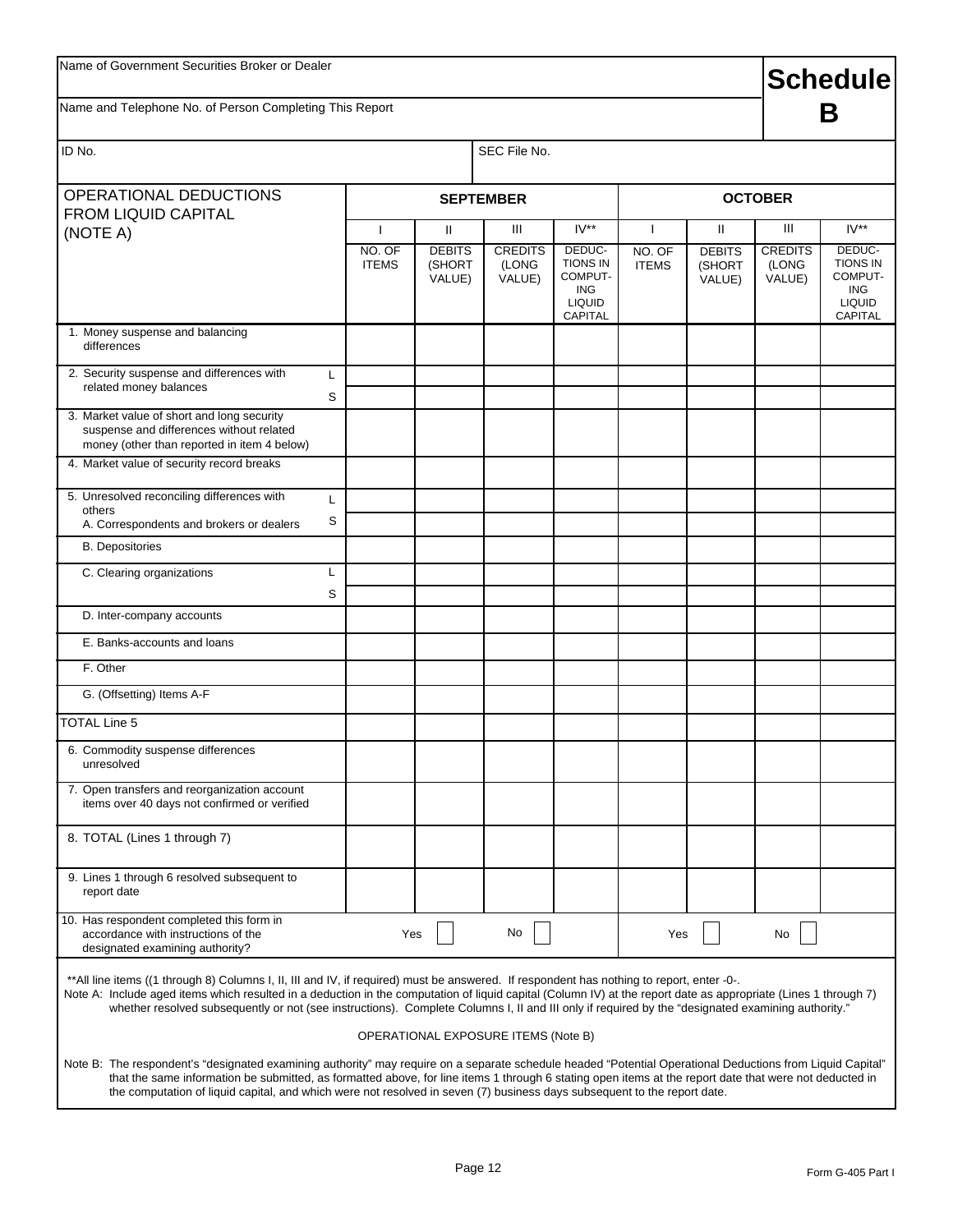# **Schedule**

Name and Telephone No. of Person Completing This Report

# **B**

| ID No.                                                                                                                                                                                                                                                                                                                                                                                                                                                            |                                        |                                                   | SEC File No.                           |                                                                                          |                                        |                                        |                                        |                                                                                                 |
|-------------------------------------------------------------------------------------------------------------------------------------------------------------------------------------------------------------------------------------------------------------------------------------------------------------------------------------------------------------------------------------------------------------------------------------------------------------------|----------------------------------------|---------------------------------------------------|----------------------------------------|------------------------------------------------------------------------------------------|----------------------------------------|----------------------------------------|----------------------------------------|-------------------------------------------------------------------------------------------------|
| OPERATIONAL DEDUCTIONS                                                                                                                                                                                                                                                                                                                                                                                                                                            |                                        |                                                   | <b>NOVEMBER</b>                        |                                                                                          |                                        |                                        | <b>DECEMBER</b>                        |                                                                                                 |
| <b>FROM LIQUID CAPITAL</b>                                                                                                                                                                                                                                                                                                                                                                                                                                        |                                        |                                                   |                                        |                                                                                          |                                        |                                        |                                        |                                                                                                 |
| (NOTE A)                                                                                                                                                                                                                                                                                                                                                                                                                                                          | $\mathbf{I}$<br>NO. OF<br><b>ITEMS</b> | $\mathbf{H}$<br><b>DEBITS</b><br>(SHORT<br>VALUE) | Ш<br><b>CREDITS</b><br>(LONG<br>VALUE) | $IV**$<br>DEDUC-<br><b>TIONS IN</b><br>COMPUT-<br><b>ING</b><br><b>LIQUID</b><br>CAPITAL | $\mathbf{I}$<br>NO. OF<br><b>ITEMS</b> | Ш<br><b>DEBITS</b><br>(SHORT<br>VALUE) | Ш<br><b>CREDITS</b><br>(LONG<br>VALUE) | $IV**$<br>DEDUC-<br><b>TIONS IN</b><br>COMPUT-<br><b>ING</b><br><b>LIQUID</b><br><b>CAPITAL</b> |
| 1. Money suspense and balancing<br>differences                                                                                                                                                                                                                                                                                                                                                                                                                    |                                        |                                                   |                                        |                                                                                          |                                        |                                        |                                        |                                                                                                 |
| 2. Security suspense and differences with<br>L<br>related money balances<br>S                                                                                                                                                                                                                                                                                                                                                                                     |                                        |                                                   |                                        |                                                                                          |                                        |                                        |                                        |                                                                                                 |
| 3. Market value of short and long security<br>suspense and differences without related<br>money (other than reported in item 4 below)                                                                                                                                                                                                                                                                                                                             |                                        |                                                   |                                        |                                                                                          |                                        |                                        |                                        |                                                                                                 |
| 4. Market value of security record breaks                                                                                                                                                                                                                                                                                                                                                                                                                         |                                        |                                                   |                                        |                                                                                          |                                        |                                        |                                        |                                                                                                 |
| 5. Unresolved reconciling differences with<br>L<br>others<br>S<br>A. Correspondents and brokers or dealers                                                                                                                                                                                                                                                                                                                                                        |                                        |                                                   |                                        |                                                                                          |                                        |                                        |                                        |                                                                                                 |
| <b>B.</b> Depositories                                                                                                                                                                                                                                                                                                                                                                                                                                            |                                        |                                                   |                                        |                                                                                          |                                        |                                        |                                        |                                                                                                 |
| C. Clearing organizations<br>L<br>S                                                                                                                                                                                                                                                                                                                                                                                                                               |                                        |                                                   |                                        |                                                                                          |                                        |                                        |                                        |                                                                                                 |
| D. Inter-company accounts                                                                                                                                                                                                                                                                                                                                                                                                                                         |                                        |                                                   |                                        |                                                                                          |                                        |                                        |                                        |                                                                                                 |
| E. Banks-accounts and loans                                                                                                                                                                                                                                                                                                                                                                                                                                       |                                        |                                                   |                                        |                                                                                          |                                        |                                        |                                        |                                                                                                 |
| F. Other                                                                                                                                                                                                                                                                                                                                                                                                                                                          |                                        |                                                   |                                        |                                                                                          |                                        |                                        |                                        |                                                                                                 |
| G. (Offsetting) Items A-F                                                                                                                                                                                                                                                                                                                                                                                                                                         |                                        |                                                   |                                        |                                                                                          |                                        |                                        |                                        |                                                                                                 |
| <b>TOTAL Line 5</b>                                                                                                                                                                                                                                                                                                                                                                                                                                               |                                        |                                                   |                                        |                                                                                          |                                        |                                        |                                        |                                                                                                 |
| 6. Commodity suspense differences<br>unresolved                                                                                                                                                                                                                                                                                                                                                                                                                   |                                        |                                                   |                                        |                                                                                          |                                        |                                        |                                        |                                                                                                 |
| 7. Open transfers and reorganization account<br>items over 40 days not confirmed or verified                                                                                                                                                                                                                                                                                                                                                                      |                                        |                                                   |                                        |                                                                                          |                                        |                                        |                                        |                                                                                                 |
| 8. TOTAL (Lines 1 through 7)                                                                                                                                                                                                                                                                                                                                                                                                                                      |                                        |                                                   |                                        |                                                                                          |                                        |                                        |                                        |                                                                                                 |
| 9. Lines 1 through 6 resolved subsequent to<br>report date                                                                                                                                                                                                                                                                                                                                                                                                        |                                        |                                                   |                                        |                                                                                          |                                        |                                        |                                        |                                                                                                 |
| 10. Has respondent completed this form in<br>accordance with instructions of the<br>designated examining authority?                                                                                                                                                                                                                                                                                                                                               | Yes                                    |                                                   | No                                     |                                                                                          | Yes                                    |                                        | No                                     |                                                                                                 |
| **All line items ((1 through 8) Columns I, II, III and IV, if required) must be answered. If respondent has nothing to report, enter -0-.<br>Note A: Include aged items which resulted in a deduction in the computation of liquid capital (Column IV) at the report date as appropriate (Lines 1 through 7)<br>whether resolved subsequently or not (see instructions). Complete Columns I, II and III only if required by the "designated examining authority." |                                        |                                                   |                                        |                                                                                          |                                        |                                        |                                        |                                                                                                 |
|                                                                                                                                                                                                                                                                                                                                                                                                                                                                   |                                        |                                                   | OPERATIONAL EXPOSURE ITEMS (Note B)    |                                                                                          |                                        |                                        |                                        |                                                                                                 |
| Note B: The respondent's "designated examining authority" may require on a separate schedule headed "Potential Operational Deductions from Liquid Capital"<br>that the same information be submitted, as formatted above, for line items 1 through 6 stating open items at the report date that were not deducted in<br>the computation of liquid capital, and which were not resolved in seven (7) business days subsequent to the report date.                  |                                        |                                                   |                                        |                                                                                          |                                        |                                        |                                        |                                                                                                 |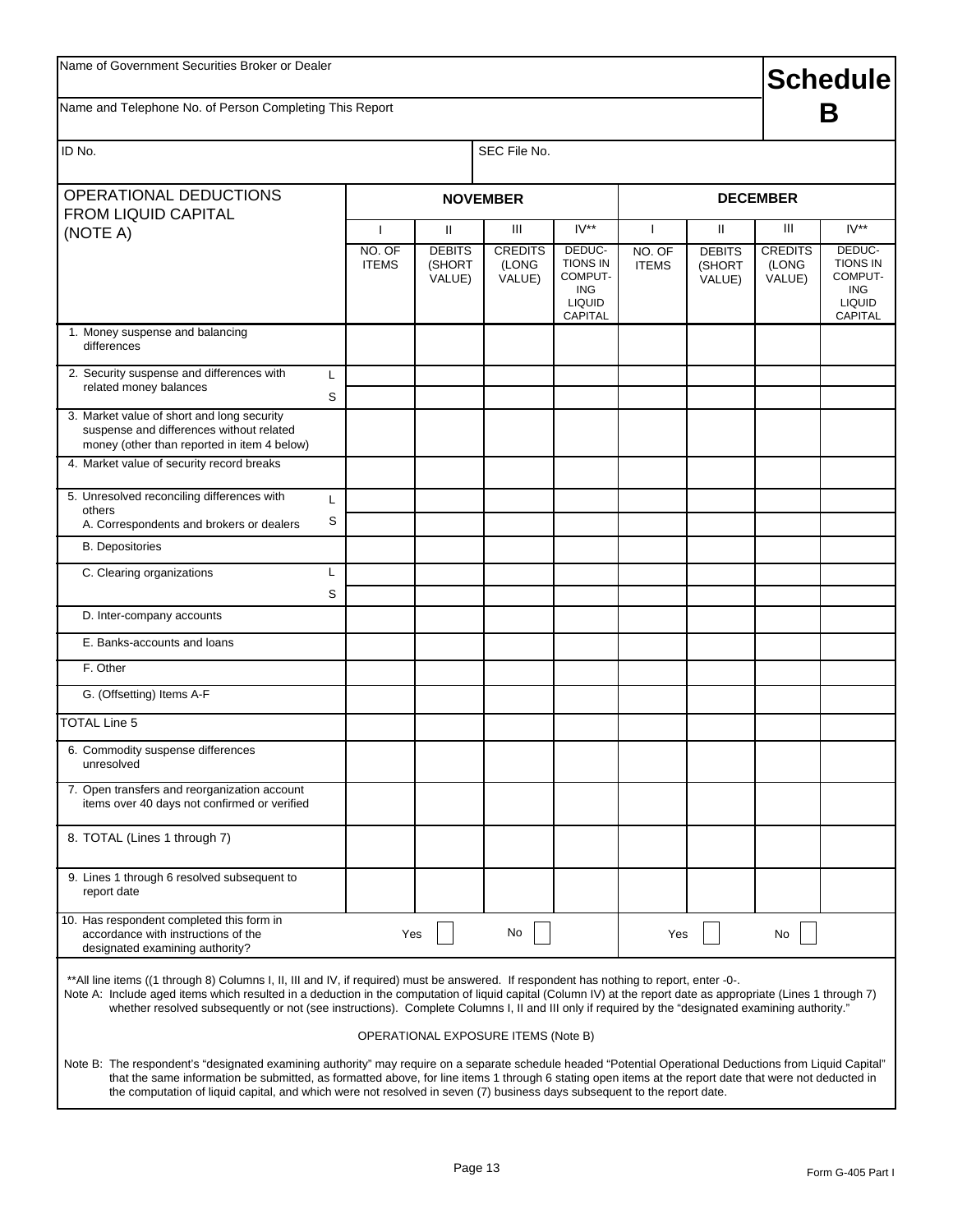### **REPORT ON FINANCES AND OPERATIONS OF GOVERNMENT SECURITIES BROKERS AND DEALERS**

### **INSTRUCTIONS Schedule B—Supplemental Report Operational Capital Charge Items**

**General** - For reporting purposes the debit (short value) Column ll and credit (long value) Column lll should be rounded to the nearest one thousand dollars (\$000 omitted). Omit pennies in Column IV.

Complete Columns I, Il, and lll of the schedule only if required by your designated examining authority.

Include on lines 1 through 7 all items that are, or result in, capital charges at the report date even if resolved subsequently. Items resolved subsequent to the report date may be shown on line 9 at the option of the respondent unless specifically required by the examining authority or as noted herein.

All commodity money suspense differences and uncompared and unconfirmed items should be reported on line 6 only.

If the designated examining authority requires completion of Columns l, ll and lll, all aged operational items (lines 1 through 7) are reportable whether they result in a capital charge or not.

If more than one item is reportable for each line the aggregate number of items should be reported in Column I. The related aggregate amount (values) are reportable in Columns ll, lll and IV if required. A related money and security value should be considered as one item.

Suspense and reconciliation difference items may not be updated by transfer, journal entry or otherwise, to another account with a different nomenclature. Each item must retain its original discovery date unless clearly identified with another item.

**Suspense Differences (relative to lines 1, 2, 3 and 4)** - The liquid capital treatment of suspense differences is as follows:

The liquid capital treatment of security positions and money balances whose ultimate disposition is not known, e.g., DKs and suspense items which remain unresolved seven (7) business days after discovery, is as follows:

- 1) Long position and related debit balance, and short position and related credit balance treat as proprietary commitments that cannot operate to increase liquid capital (see line 2 instructions);
- 2) Long position only no deduction except as noted herein (see line 3 instructions);
- 3) Short position and breaks only deduct current market value (Rule 15c3-1(c)(2)(v)) (see treatment of security count differences below and lines 3 and 4 instructions);
- 4) Credit balance only no deduction; and
- 5) Debit balance only deductions (see line 1 instructions).

The resolution of suspense or difference items after the report date shall not result in a reduction of the required charge as of the report date. For example, a short security difference which is open at the report date and has been unresolved for seven (7) business days after discovery is required to be deducted even though the difference is resolved prior to the date the Form G-405 is filed.

**Security Count Differences (relative to lines 2, 3, 4 and 5)** - Rule 17a-13 as modified by 17 CFR 404.5 (Quarterly Security Count Requirements) requires unresolved differences to be recorded in a difference account no later than seven (7) business days following the security count and verification. Paragraph (b)(3) of the rule as modified requires verification of all securities in transfer, in transit, pledged, loaned, borrowed, deposited, failed to receive and deliver, subject to repurchase or reverse repurchase agreements, or otherwise subject to the government securities broker's or dealer's control or direction but not in his physical possession where such securities have been in said status for longer than 30 days. With respect to these items requiring verification, the seven (7) day period begins after verification takes place; that is, when a confirmation is returned indicating a discrepancy with the books and records of the government securities broker or dealer, or where such confirmations have not been returned within a reasonable period of time (15 days) to establish the validity of the position. In instances where confirmations have been outstanding for 15 business days without return, the government securities broker or dealer should record as a difference such securities on the 22nd business day.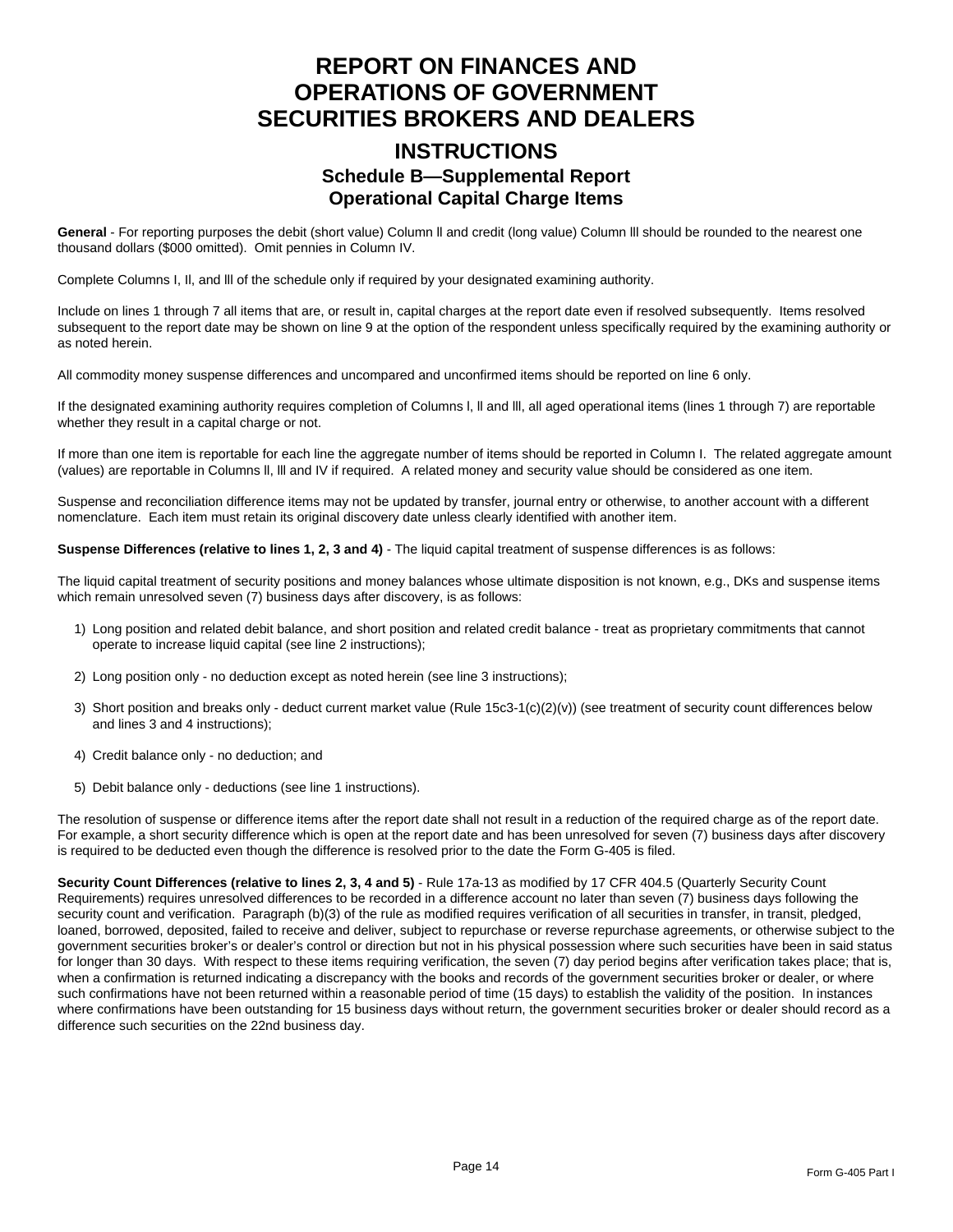#### **Specific Line Item Instructions**

**Line 1. Money suspense and balancing differences** (money only) - These differences shall include any amount required to balance the general ledger and unresolved differences between general ledger control accounts and subsidiary records or balancing of blotters, etc.

A "debit" difference is one that, if recorded in the general ledger, would result in a debit balance. This may result because of an amount needed to balance excess ledger credits over ledger debits or as a result of adjusting general ledger control accounts to subsidiary records. Report debit differences in Columns II and IV.

A "credit" difference is one that, if recorded in the general ledger, would result in a credit balance. This may result because of an amount needed to balance excess ledger debits over ledger credits or as a result of adjusting general ledger control accounts to subsidiary records. Report credit differences in Column III only.

Money suspense and balancing differences shall also include all accounts, in whole or part, containing ledger debits or credits representing unidentified or unknown items with no related security position or an account which may contain security positions that cannot be properly related to the money ledger balances.

Money differences could include, but are not limited to the following:

- a. Unallocated receipts or disbursements.
- b. Cash Dividend Balancing Accounts (out-of-balance proofs).
- c. Money Balancing Accounts (EDP), Cage, P&S, Accounting and others.
- d. Unresolved Money Differences resulting from the comparison of detail records to control accounts for customer accounts, fail-to-receive, fail-to-deliver, stock borrowed, stock loaned, bank loans, inter-office accounts and adjustments of general ledger control accounts to agree to subsidiary records.
- e. Any accounts utilized to balance "daily work" which contain debits or credits requiring resolution. If any such accounts exist, the Iedger balance resulting from one day's "out-of-balance" work shall not be netted against another day's "out-of-balance" work, unless related to each other.

For reporting purposes, debit and credit money differences shall not be netted.

**Line 2. Securities differences with related money balances** - Report in Columns I, II, and III all transactions in any accounts containing a long or short security position with a related ledger balance pending determination of ownership, collectibility, or deliverability, which are in doubt.

Long positions and related debits, and short positions and related credits are treated as proprietary commitments in computing liquid capital if they remain unresolved seven (7) business days after discovery. This requires mark-to-market adjustments and haircut charges computed under 17 CFR 402.2(g) and Appendix A thereto. The aggregate total of deductions is reportable in Column IV and shall not operate to increase liquid capital.

Line 3. Market value of short and long suspense and differences without related money - Shall include all transactions in any accounts containing long and short security positions, for which no related ledger balance exists regardless of the nomenclature of the account.

Long differences are generally ignored in the capital computation process unless the securities have been sold by the government securities broker or dealer before the differences are adequately resolved. In such instances, include the excess of the market value (Column III) of the long securities sold over any reserve established as a deduction in Column IV.

The market value of short security differences is deducted in the computation of liquid capital if the differences remain unresolved seven (7) days after discovery (see Rule 15c3-1(c)(2)(v)), and should be reported in Columns II and IV.

Unrelated differences in the same security or other securities shall not be netted.

**Line 4. Market value of security record breaks** - Security record breaks are defined as out-of-balance error conditions in the daily recording of security position changes or movements where the total longs do not equal the total shorts on a given security.

"Long" differences are the amounts needed to balance an excess of short positions over long positions. When recorded in a difference account, such would be recorded long on the stock record.

"Short" differences are the amounts needed to balance an excess of long positions over short positions. When recorded in a difference account, such would be recorded short on the stock record.

Security record breaks resulting from one day's "out-of-balance" shall not be netted against another day's "out-of-balance" work unless research specifically discloses that it is the proper resolution of particular differences.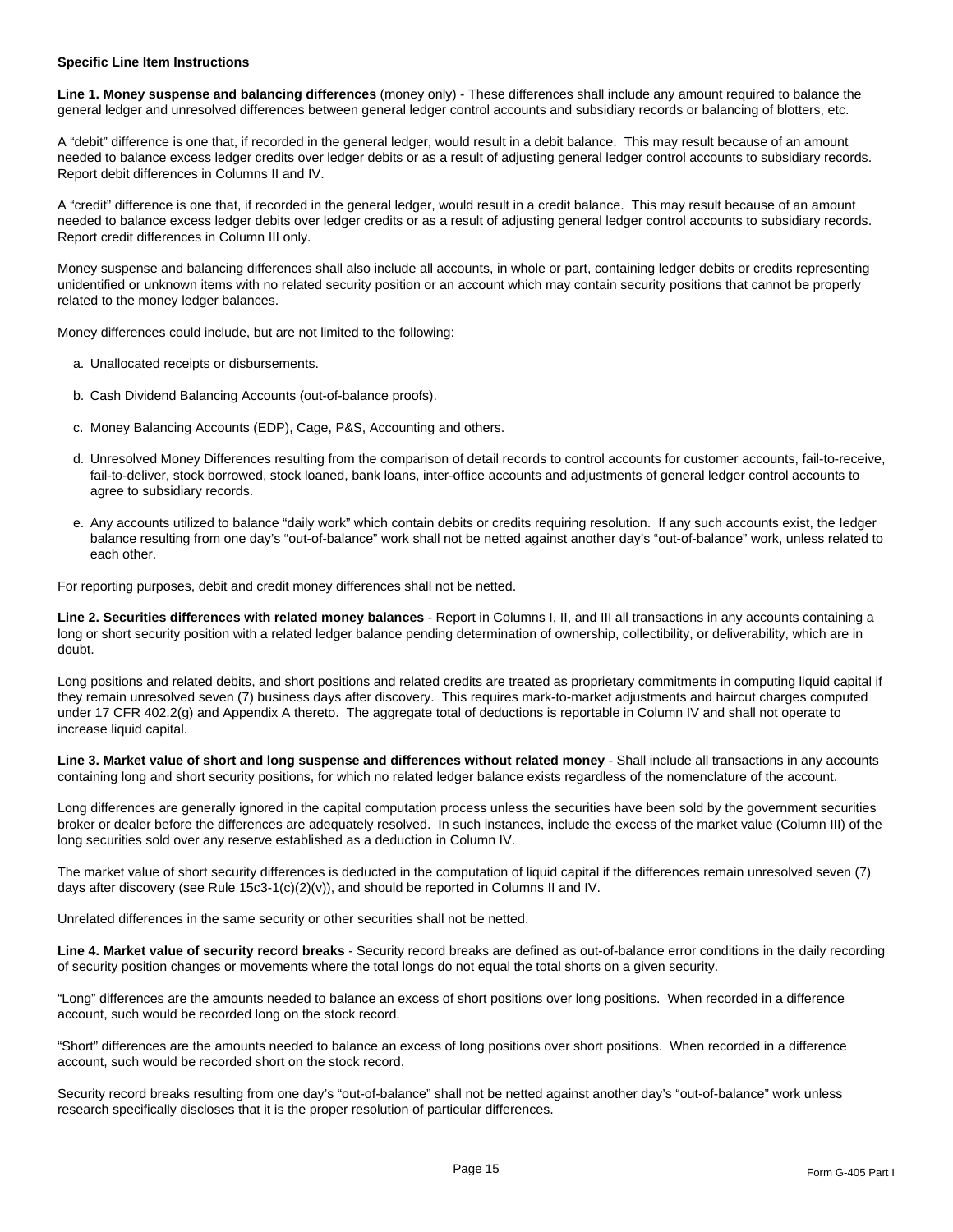The day of discovery for security record breaks should be the day following any movement in a security and may not be updated by transferring the break to a suspense or difference account unless related to some other clearly identifiable item of suspense or difference item.

The market value of long security record breaks unresolved seven (7) business days after discovery should be reported in Column III.

The market values of short security record breaks are deductions in the computation of liquid capital if they remain unresolved seven (7) days after discovery (see Rule  $15c3-1(c)(2)(v)$ ), and should be reported in Columns II and IV.

Unrelated security breaks in the same or other securities shall not be netted.

**Line 5. Unresolved reconciling differences with others** - The respondent shall report in Column IV the total net overall unfavorable aged reconciling differences disclosed by reconciliations (Lines 5A-F) which are required to be deducted in computing liquid capital. Each government securities broker or dealer having any such differences shall maintain a record of the date of receipt of the pertinent statement of account or, in the absence of such record, shall compute the elapsed days (aging) from the date of the statement. The treatment of differences disclosed by reconciliations required under Rule 17a-13 as modified by 17 CFR 404.5 shall be governed by the requirements of that rule as modified.

Differences which have been resolved but which have not yet been appropriately corrected in the records shall be so identified on the reconciliations and may be considered resolved for purposes of computing liquid capital. Unresolved favorable and unfavorable differences with the same carrying entity may be netted for purposes of determining the deductions in computing liquid capital.

Debit amounts and short values (Column II) or credit amounts and long values (Column III) applicable to all unresolved reconciling items should be reported broad and not netted. Offsetting favorable and unfavorable differences by the same carrying entity should be reported on line 5G as a deduction in Columns II and III.

**Line 6. Commodity suspense differences unresolved** - Report on this line all unresolved commodity differences or suspense items as a result of internal balancing of records, and comparison of the government securities broker's or dealer's books of accounts with the records of clearing organizations and others. Such items would include:

- 1. Customer, non-customer, omnibus and proprietary accounts.
- 2. Ledger balances and realized and unrealized gains and losses relating to long and short positions in spot (cash) commodities, forward contracts in commodities and futures contracts.

Report in Column II aggregate total debits, unrealized losses or short values and in Column III credits, unrealized gains or long values relating to deductions from liquid capital. The aggregate deduction from liquid capital is reportable in Column IV; that is, losses which would be incurred to correct unresolved recordkeeping differences, including differences with other entities as of the report date which have not been resolved within time frames required, for firm, customer, non-customer, omnibus, clearing, and contract differences accounts.

In determining data to be included in the report, the following schedule may be used. It should be noted that this schedule may not be allinclusive. Other suspense items not included in this schedule should also be reported on Line 6.

- a. Clearing Accounts with Commodity Clearing Organizations:
	- 1. Number and amount of unresolved reconciling money items:

|    | a. Debits<br>∣No.∶                                                                                                           | 1\$ |  |  |
|----|------------------------------------------------------------------------------------------------------------------------------|-----|--|--|
|    | b. Credits<br>No.:                                                                                                           | 1\$ |  |  |
| 2. | Gain or loss in unresolved futures contract differences after comparison and balancing with proprietary and other positions: |     |  |  |
|    | a. Gain                                                                                                                      | I\$ |  |  |
|    | b. Loss                                                                                                                      | 1\$ |  |  |
|    | b. Clearing Accounts with Commodity Brokers and Dealers:<br>1. Number and amount of unresolved reconciling money items:      |     |  |  |
|    | a. Debits<br>No.:                                                                                                            | 1\$ |  |  |
|    | b. Credits<br> No.                                                                                                           | 1\$ |  |  |